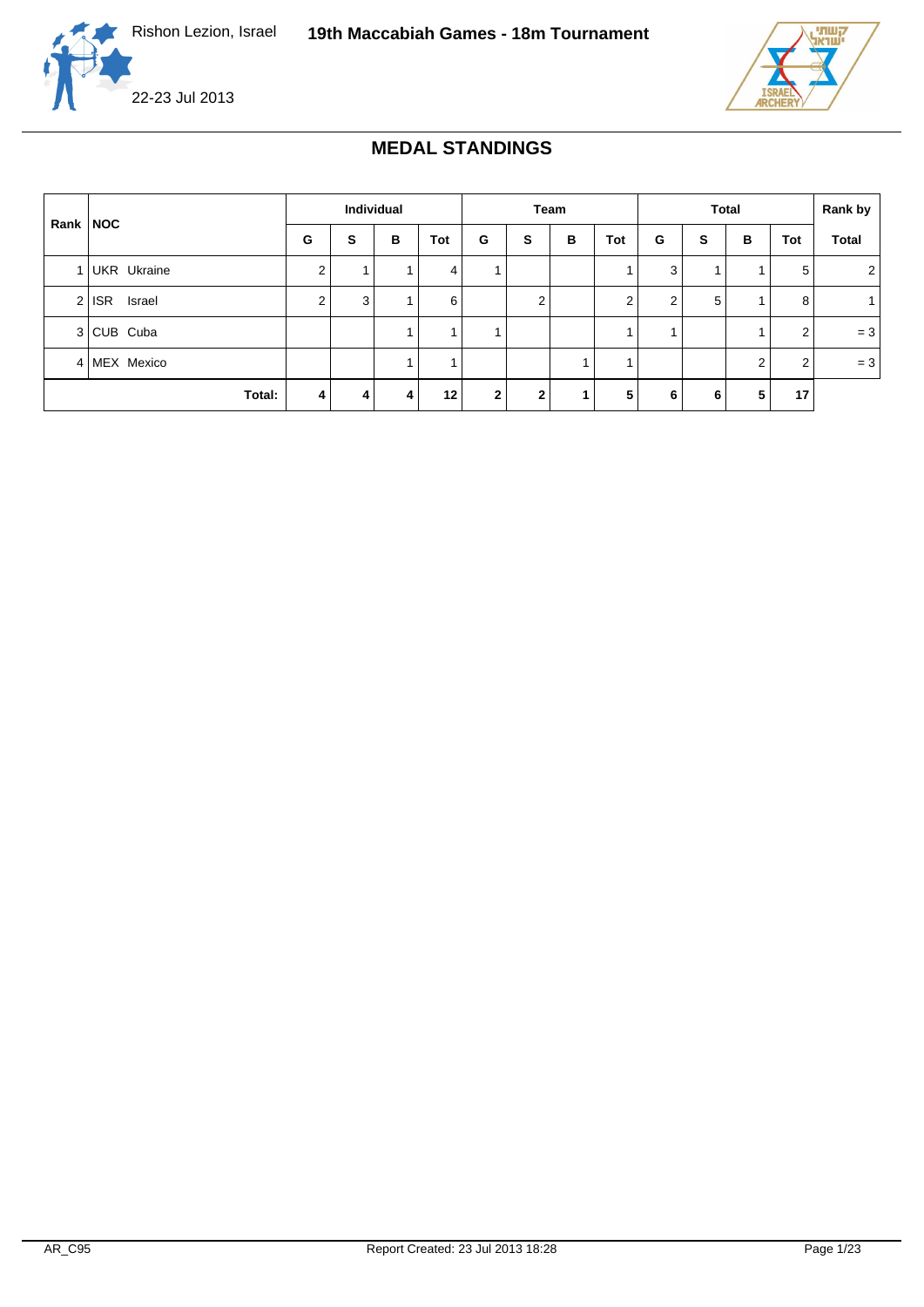





## **MEDALLISTS BY EVENT**

| <b>Event Name</b>   |                 | Date   Medal  | <b>Name</b>                   | <b>NOC</b>           |
|---------------------|-----------------|---------------|-------------------------------|----------------------|
| Recurve Men         | Tue 23 Jul GOLD |               | <b>KLEINER Hillel</b>         | <b>ISR</b><br>Israel |
|                     |                 | <b>SILVER</b> | ALKOLOMBRA Dotan              | <b>ISR</b><br>Israel |
|                     |                 | <b>BRONZE</b> | <b>MATZKIN Guy</b>            | <b>ISR</b><br>Israel |
| Recurve Women       | Tue 23 Jul      | GOLD          | <b>YEGER Matan</b>            | <b>ISR</b><br>Israel |
|                     |                 | <b>SILVER</b> | SABATI Hagar                  | ISR Israel           |
|                     |                 | <b>BRONZE</b> | <b>GONZALEZ Roxana</b>        | CUB Cuba             |
| Compound Men        | Tue 23 Jul      | GOLD          | LVOVSKYY Dmytro               | <b>UKR</b> Ukraine   |
|                     |                 | <b>SILVER</b> | <b>BOROVSKI Avi</b>           | ISR Israel           |
|                     |                 | <b>BRONZE</b> | RODITI León                   | MEX Mexico           |
| Compound Women      | Tue 23 Jul      | GOLD          | CHORBA Iryna                  | UKR Ukraine          |
|                     |                 | <b>SILVER</b> | SHKLIIAR Kseniia              | UKR Ukraine          |
|                     |                 | <b>BRONZE</b> | KURSINA Yuliya                | UKR Ukraine          |
| Recurve Mixed Team  | Tue 23 Jul GOLD |               | <b>GONZALEZ Rafael</b>        | CUB Cuba             |
|                     |                 |               | GONZALEZ Roxana               |                      |
|                     |                 | <b>SILVER</b> | <b>GOFMAN Natan</b>           | <b>ISR</b><br>Israel |
|                     |                 |               | SABATI Hagar                  |                      |
|                     |                 | <b>BRONZE</b> | <b>BRONSOILER Ivan</b>        | MEX Mexico           |
|                     |                 |               | <b>KREIMERMAN LEW Jessica</b> |                      |
| Compound Mixed Team | Tue 23 Jul GOLD |               | LVOVSKYY Dmytro               | <b>UKR</b> Ukraine   |
|                     |                 |               | SHKLIIAR Kseniia              |                      |
|                     |                 | <b>SILVER</b> | SIDOROVSKY Leonid             | <b>ISR</b><br>Israel |
|                     |                 |               | SIDOROVSKY Rivka              |                      |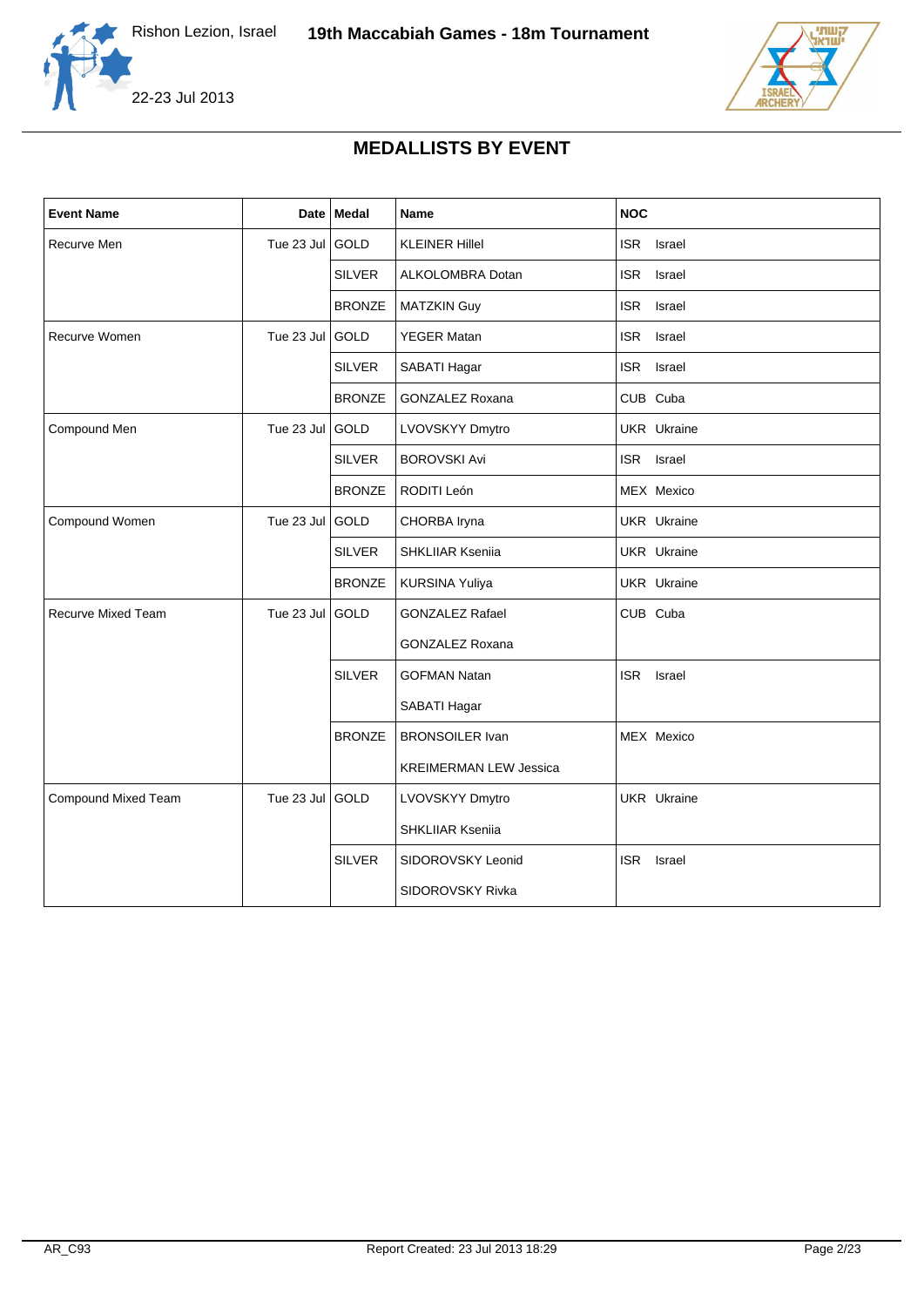





# **ENTRIES BY COUNTRY**

| NOC        | Country               | <b>Name</b>                   | Date of Birth Back No. |      | Event           |
|------------|-----------------------|-------------------------------|------------------------|------|-----------------|
|            |                       |                               |                        |      |                 |
| ARG        | ARGENTINA             | <b>KICILLOF Alicia</b>        |                        | 006C | Recurve Women   |
|            |                       | <b>LEWINSKY Daniel</b>        |                        | 010B | Compound Men    |
|            |                       | <b>TANNENHAUS Leon</b>        |                        | 001D | Recurve Men     |
|            |                       | URMAN Jorge                   |                        | 002D | Recurve Men     |
| <b>AUS</b> | <b>AUSTRALIA</b>      | HOLLOWAY Jeff                 |                        | 011B | Compound Men    |
| <b>CUB</b> | <b>CUBA</b>           | <b>GONZALEZ Rafael</b>        |                        | 003C | Recurve Men     |
|            |                       | <b>GONZALEZ Roxana</b>        |                        | 007B | Recurve Women   |
| CZE        | <b>CZECH REPUBLIC</b> | <b>DUB Vojtech</b>            |                        | 004D | Recurve Men     |
| <b>ISR</b> | <b>ISRAEL</b>         | ALKOLOMBRA Dotan              | 27 Aug 1994            | 004C | Recurve Men     |
|            |                       | <b>AVIV Avraham</b>           | 16 Mar 1937            | 001B | Recurve Men     |
|            |                       | <b>BOROVSKI Avi</b>           | 06 Aug 1950            | 008B | Compound Men    |
|            |                       | <b>DROR Amit</b>              | 22 Jun 1954            | 003A | Recurve Bow Men |
|            |                       | <b>DRUKMAN Konstantin</b>     | 04 Apr 1970            | 002C | Recurve Men     |
|            |                       | ELHARAR Max                   | 02 Sep 1962            | 009C | Compound Men    |
|            |                       | <b>GOFMAN Natan</b>           | 04 Feb 1969            | 005B | Recurve Men     |
|            |                       | <b>HINDI Ofir</b>             | 01 Mar 1973            | 008A | Compound Men    |
|            |                       | <b>KARLIN Ofir</b>            | 05 Aug 1984            | 012C | Compound Men    |
|            |                       | <b>KLEINER Hillel</b>         | 22 Jan 1976            | 005A | Recurve Men     |
|            |                       | <b>LEVY Yuval</b>             | 03 Jun 1981            | 004A | Recurve Men     |
|            |                       | <b>MATZKIN Ela</b>            | 28 Nov 1956            | 007C | Recurve Women   |
|            |                       | <b>MATZKIN Guy</b>            | 01 Jan 1990            | 002A | Recurve Men     |
|            |                       | MIZRAHI Moshe                 | 11 Jul 1958            | 012A | Compound Men    |
|            |                       | <b>MKONEN Amlake</b>          | 10 Jan 1995            | 005C | Recurve Men     |
|            |                       |                               | 04 Mar 1952            |      |                 |
|            |                       | MOSKOVICH Dany                |                        | 010A | Compound Men    |
|            |                       | <b>NACHUM Yaniv</b>           | 06 Mar 1976            | 001A | Recurve Men     |
|            |                       | <b>NAVEH Eyal</b>             | 26 May 1957            | 011A | Compound Men    |
|            |                       | SABATI Hagar                  | 30 Apr 1973            | 007A | Recurve Women   |
|            |                       | <b>SHALGI Nir</b>             | 21 Aug 1969            | 001C | Recurve Men     |
|            |                       | SIDOROVSKY Leonid             | 13 Jun 1961            | 008C | Compound Men    |
|            |                       | SIDOROVSKY Rivka              | 21 Oct 1952            | 013D | Compound Women  |
|            |                       | <b>SOROKER Eric</b>           | 08 Jul 1958            | 010C | Compound Men    |
|            |                       | SOROKER Gal                   | 01 Apr 1981            | 009A | Compound Men    |
|            |                       | <b>YEGER Matan</b>            | 20 Mar 1989            | 006A | Recurve Women   |
| MEX        | <b>MEXICO</b>         | <b>BRONSOILER Ivan</b>        |                        | 003B | Recurve Men     |
|            |                       | <b>KLEINBERG Moisés</b>       |                        | 002B | Recurve Men     |
|            |                       | <b>KREIMERMAN LEW Jessica</b> |                        | 006B | Recurve Women   |
|            |                       | RODITI León                   |                        | 009B | Compound Men    |
| <b>NED</b> | NETHERLANDS           | <b>ADJEDJ Yossef</b>          |                        | 011D | Compound Men    |
| <b>TUR</b> | <b>TURKEY</b>         | DOENYAS Jojo                  |                        | 004B | Recurve Men     |
| <b>UKR</b> | <b>UKRAINE</b>        | CHORBA Iryna                  |                        | 013C | Compound Women  |
|            |                       | KOFANOV Valentyn              |                        | 009D | Compound Men    |
|            |                       | <b>KURSINA Yuliya</b>         |                        | 013B | Compound Women  |
|            |                       | LVOVSKYY Dmytro               |                        | 008D | Compound Men    |
|            |                       | <b>SHKLIIAR Kseniia</b>       |                        | 013A | Compound Women  |
|            |                       | SKVORTSOV Dmytro              |                        | 012B | Compound Men    |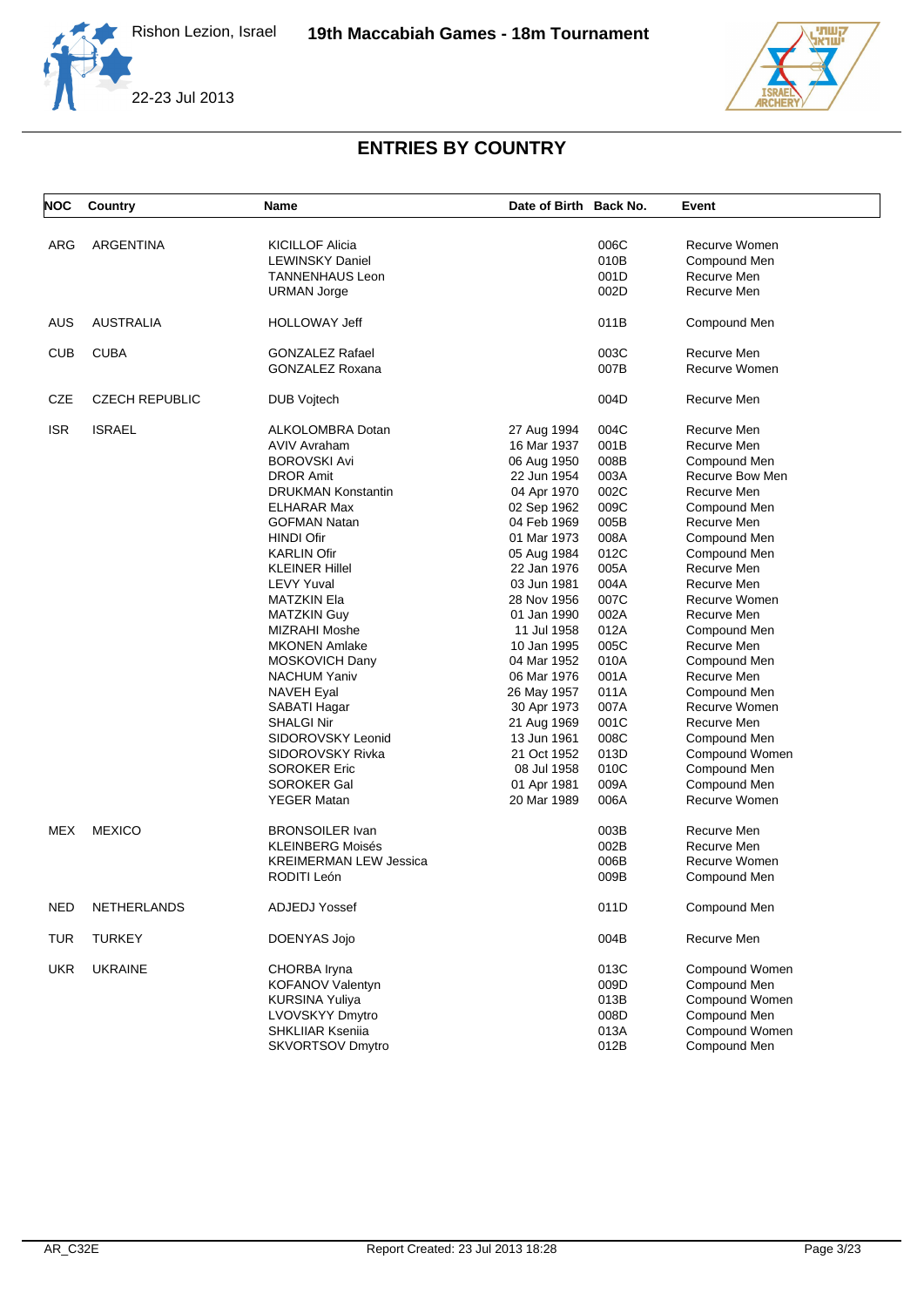**Recurve Men**



22-23 Jul 2013

| Rk | <b>Name</b>               | <b>NOC</b> |                | <b>RR</b> Score<br>Rank | 1/16           | 1/8 | 1/4    | 1/2     | <b>Finals</b> |
|----|---------------------------|------------|----------------|-------------------------|----------------|-----|--------|---------|---------------|
|    | <b>KLEINER Hillel</b>     | <b>ISR</b> | Israel         | /05<br>547              | -Bye-          | 6   | 6      | 6       | 6             |
| 2  | <b>ALKOLOMBRA Dotan</b>   | <b>ISR</b> | Israel         | 543 /07                 | -Bye-          | 6   | 6      | 6       | 2             |
| 3  | <b>MATZKIN Guy</b>        | <b>ISR</b> | Israel         | /03<br>558              | -Bye-          | 6   | 6      | 5       | 6             |
| 4  | <b>DUB Voitech</b>        | <b>CZE</b> | Czech Republic | /01<br>560              | -Bye-          | 6   | 6      | 2       | 0             |
| 5  | <b>GOFMAN Natan</b>       | <b>ISR</b> | Israel         | /02<br>559              | -Bye-          | 6   |        | 4 (135) |               |
| 6  | <b>DRUKMAN Konstantin</b> | <b>ISR</b> | Israel         | 558 /04                 | -Bye-          | 6   | 2(111) |         |               |
|    | <b>LEVY Yuval</b>         | <b>ISR</b> | Israel         | 536 /09                 | -Bye-          | 6   | 0      | (79)    |               |
| 8  | <b>NACHUM Yaniv</b>       | <b>ISR</b> | Israel         | /11<br>501              | -Bye-          | 6   | 0      | (75)    |               |
| 9  | <b>AVIV Avraham</b>       | <b>ISR</b> | Israel         | 433 /16                 | 6              | 0   |        |         |               |
| 9  | <b>BRONSOILER Ivan</b>    | <b>MEX</b> | Mexico         | 467 /14                 | -Bye-          | 4   |        |         |               |
| 9  | DOENYAS Jojo              | <b>TUR</b> | Turkey         | 542 / 08                | -Bye-          | 4   |        |         |               |
| 9  | <b>GONZALEZ Rafael</b>    | <b>CUB</b> | Cuba           | 435 /15                 | -Bye-          | 0   |        |         |               |
| 9  | <b>KLEINBERG Moisés</b>   | <b>MEX</b> | Mexico         | 491 /12                 | -Bye-          | 0   |        |         |               |
| 9  | <b>MKONEN Amlake</b>      | ISR.       | Israel         | 530 /10                 | -Bye-          | 4   |        |         |               |
| 9  | <b>SHALGI Nir</b>         | ISR.       | Israel         | 544 / 06                | -Bye-          | 2   |        |         |               |
| 9  | <b>URMAN Jorge</b>        | ARG        | Argentina      | 483 /13                 | -Bye-          | 0   |        |         |               |
| 17 | <b>TANNENHAUS Leon</b>    | ARG        | Argentina      | 364 /17                 | $\overline{2}$ |     |        |         |               |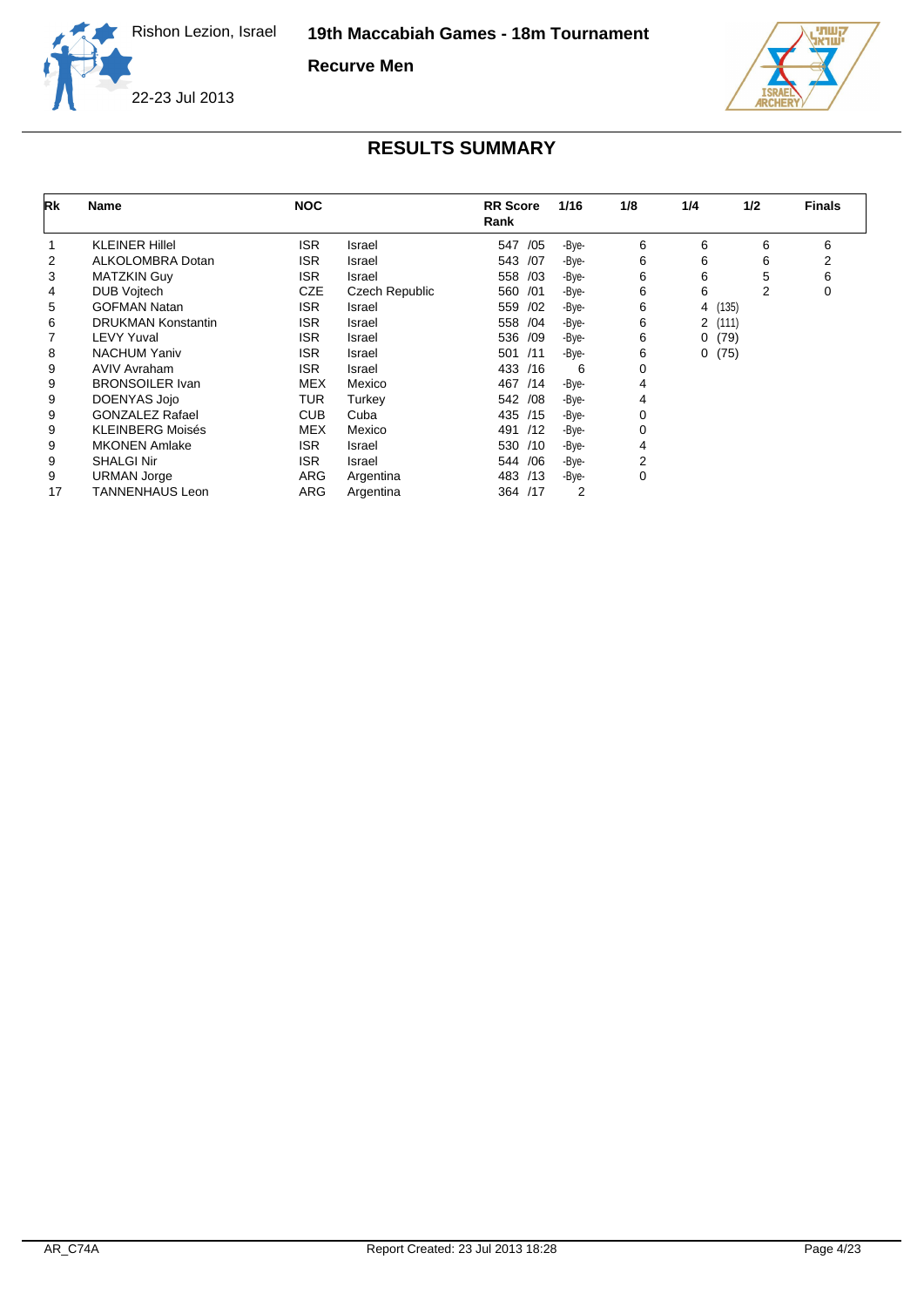**19th Maccabiah Games - 18m Tournament**

**Recurve Women**





| Rk | Name                          | <b>NOC</b> |           | <b>RR</b> Score<br>Rank | 1/4   | 1/2   | <b>Finals</b> |
|----|-------------------------------|------------|-----------|-------------------------|-------|-------|---------------|
|    | YEGER Matan                   | <b>ISR</b> | Israel    | 444 / 02                | -Bye- |       | 6<br>T.7      |
| 2  | SABATI Hagar                  | <b>ISR</b> | Israel    | 449 / 01                | -Bye- | 6     | 5 T.M         |
| 3  | GONZALEZ Roxana               | <b>CUB</b> | Cuba      | 435 /03                 | 6     | 3     | 6             |
| 4  | MATZKIN Ela                   | <b>ISR</b> | Israel    | 355 /04                 | 6     |       |               |
| 5  | <b>KREIMERMAN LEW Jessica</b> | <b>MEX</b> | Mexico    | 346 / 05                |       | 2(65) |               |
| 6  | <b>KICILLOF Alicia</b>        | <b>ARG</b> | Argentina | 295 /06                 |       | 2(39) |               |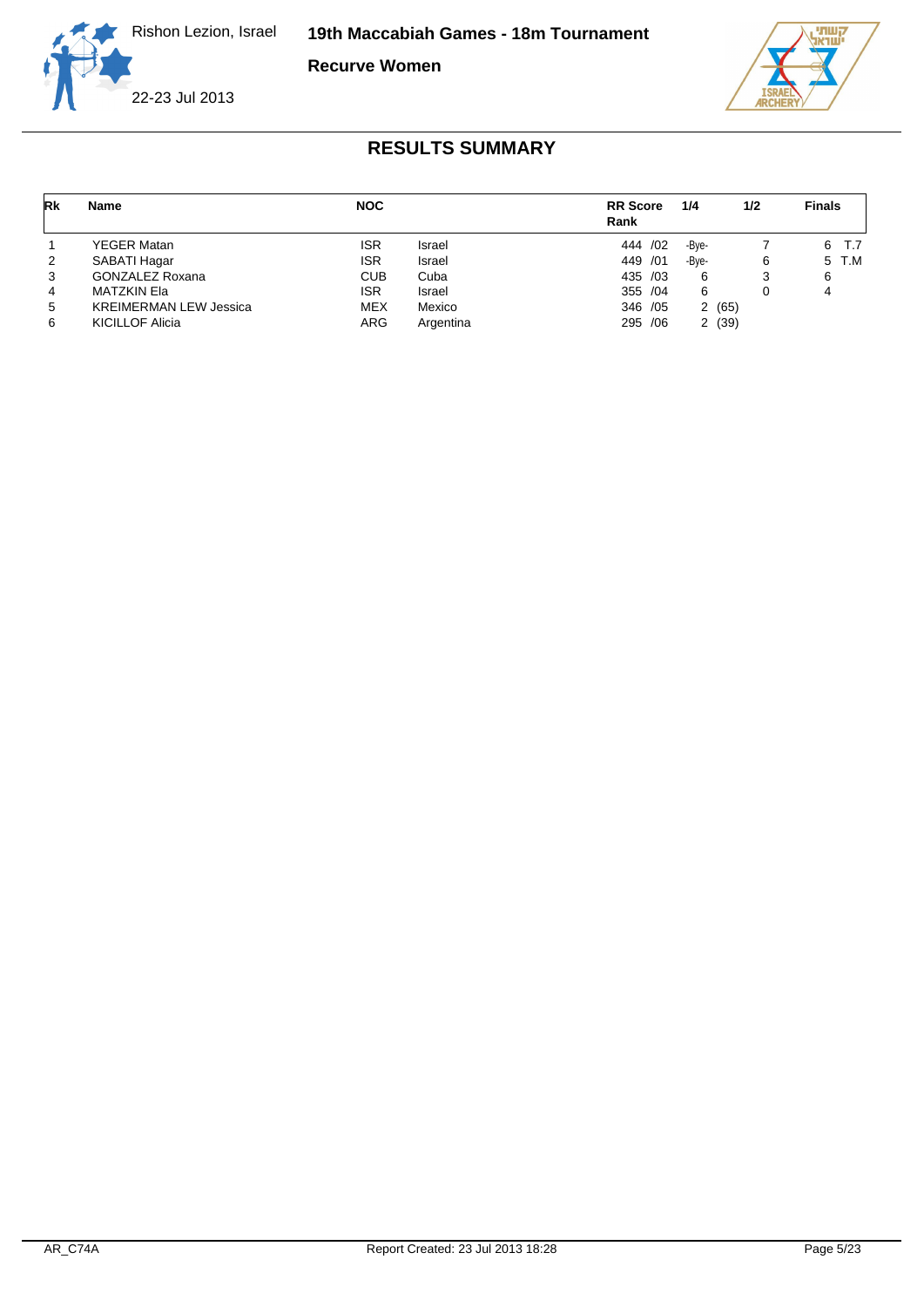**Compound Men**





| Rk | <b>Name</b>             | <b>NOC</b> |                    | <b>RR</b> Score<br>Rank | 1/16  | 1/8 | 1/4     | 1/2   | <b>Finals</b> |
|----|-------------------------|------------|--------------------|-------------------------|-------|-----|---------|-------|---------------|
|    | LVOVSKYY Dmytro         | <b>UKR</b> | Ukraine            | /02<br>568              | -Bye- | 6   | 6       | 6     | 7             |
| 2  | <b>BOROVSKI Avi</b>     | <b>ISR</b> | Israel             | 529 /13                 | -Bye- | 6   | 6       | 6     |               |
| 3  | RODITI León             | <b>MEX</b> | Mexico             | 543<br>/09              | -Bye- | 6   | 6       | 5     | 6             |
| 4  | <b>SOROKER Gal</b>      | <b>ISR</b> | Israel             | 524 /14                 | -Bye- | 6   | 6       | 0     | 0             |
| 5  | SIDOROVSKY Leonid       | <b>ISR</b> | Israel             | 569 /01                 | -Bye- | 6   | 5       | (135) |               |
| 6  | <b>LEWINSKY Daniel</b>  | ARG        | Argentina          | 535 /12                 | -Bye- | 6   | 4 (132) |       |               |
|    | <b>SKVORTSOV Dmytro</b> | UKR        | Ukraine            | 541 /10                 | -Bye- | 6   | 2(111)  |       |               |
| 8  | ADJEDJ Yossef           | <b>NED</b> | <b>Netherlands</b> | 552 /06                 | -Bye- | 6   | 2(105)  |       |               |
| 9  | <b>ELHARAR Max</b>      | <b>ISR</b> | Israel             | 554 /03                 | -Bye- | 5   |         |       |               |
| 9  | <b>HINDI Ofir</b>       | <b>ISR</b> | Israel             | 552 /05                 | -Bye- | 2   |         |       |               |
| 9  | <b>HOLLOWAY Jeff</b>    | AUS.       | Australia          | 497 /17                 | 6     | 0   |         |       |               |
| 9  | <b>KARLIN Ofir</b>      | <b>ISR</b> | Israel             | 543<br>/08              | -Bye- | 0   |         |       |               |
| 9  | <b>KOFANOV Valentyn</b> | <b>UKR</b> | Ukraine            | 553 /04                 | -Bye- | 2   |         |       |               |
| 9  | <b>MOSKOVICH Dany</b>   | <b>ISR</b> | Israel             | /07<br>547              | -Bye- | 2   |         |       |               |
| 9  | <b>NAVEH Eyal</b>       | <b>ISR</b> | Israel             | 541 /11                 | -Bye- | 0   |         |       |               |
| 9  | <b>SOROKER Eric</b>     | <b>ISR</b> | Israel             | 518 /15                 | -Bye- | 2   |         |       |               |
| 17 | <b>MIZRAHI Moshe</b>    | <b>ISR</b> | Israel             | 506<br>/16              | 4     |     |         |       |               |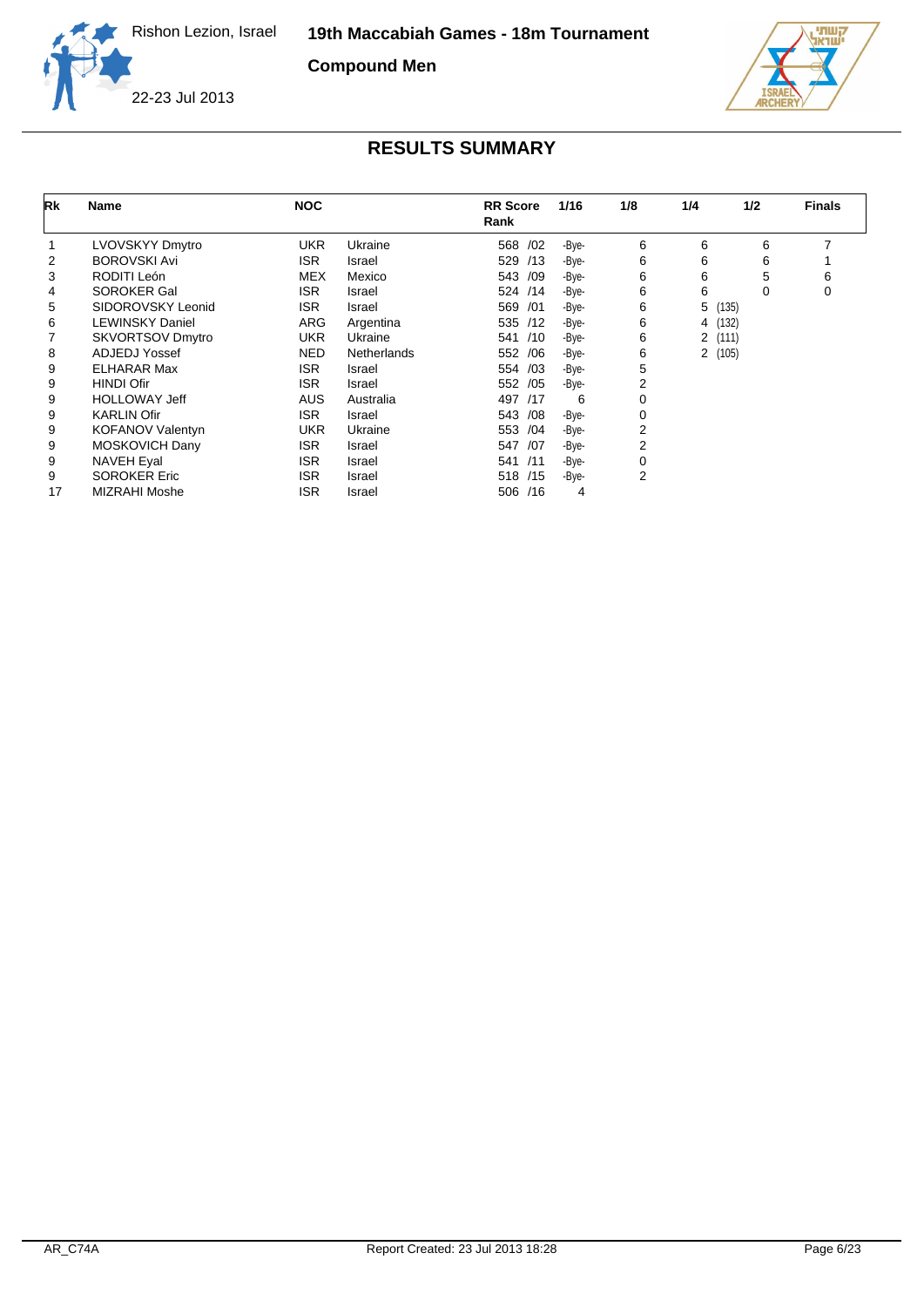

**Compound Women**





| Rk | Name                    | <b>NOC</b> |         | <b>RR</b> Score<br>Rank | 1/2 | <b>Finals</b> |
|----|-------------------------|------------|---------|-------------------------|-----|---------------|
|    | CHORBA Iryna            | UKR        | Ukraine | 538 /03                 | 6   | 6 T.10        |
| 2  | <b>SHKLIIAR Ksenija</b> | UKR        | Ukraine | 549 /01                 | 6   | 5 T.9         |
| 3  | KURSINA Yuliya          | UKR        | Ukraine | 541 /02                 | 2   | $6T.9*$       |
|    | SIDOROVSKY Rivka        | <b>ISR</b> | Israel  | 526 /04                 | 2   | T.9<br>5      |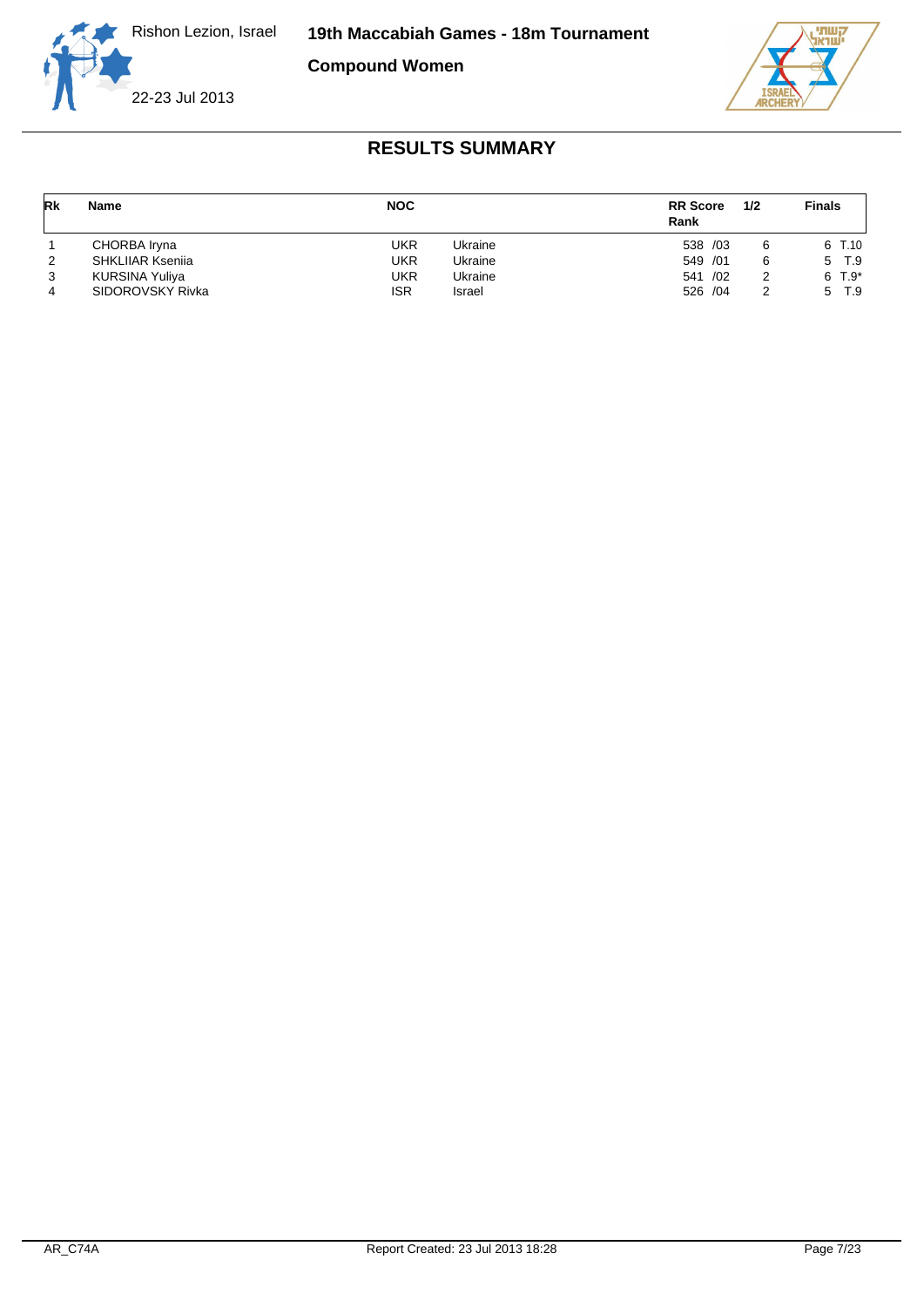

**Recurve Men**

**Final Round**





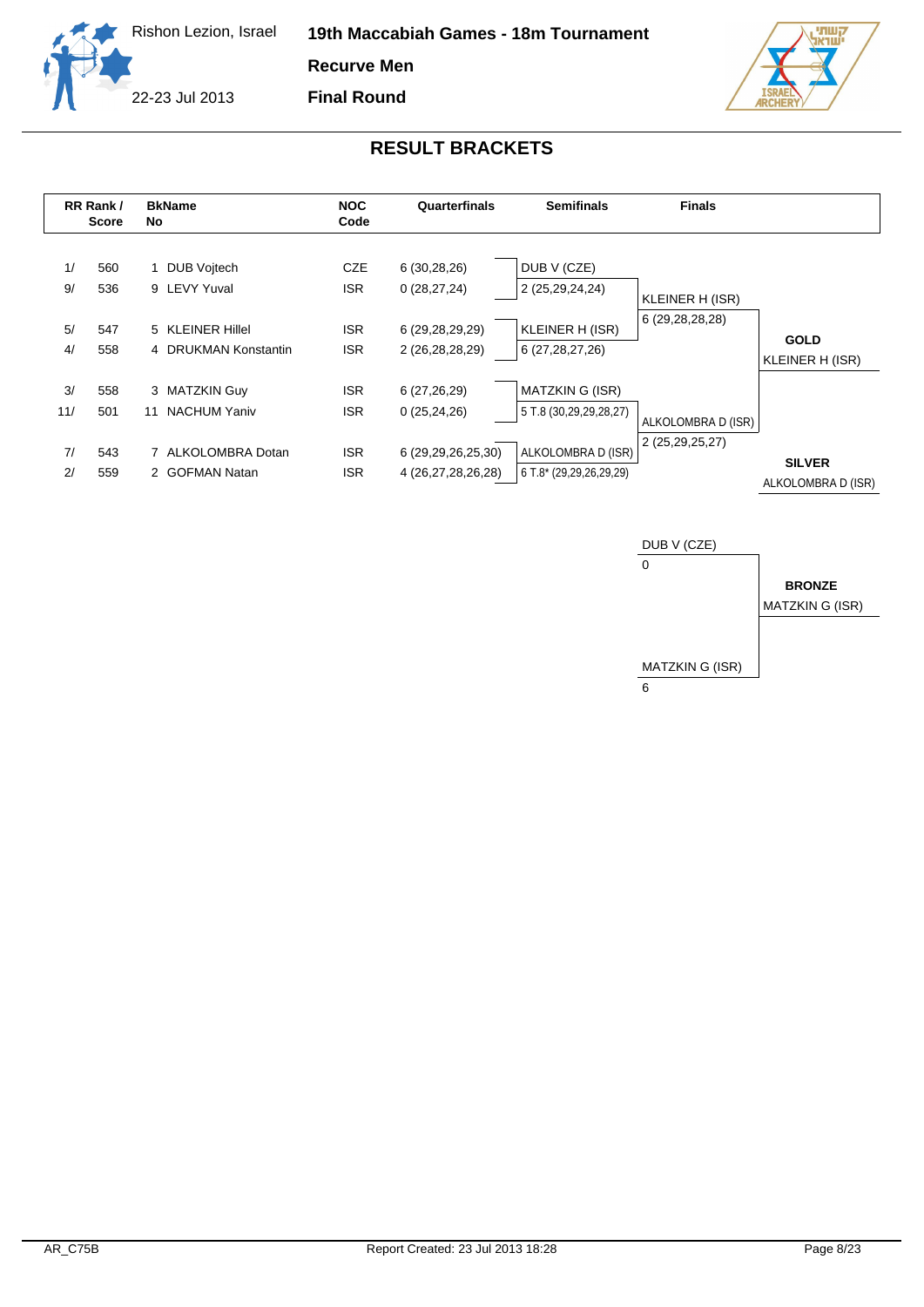



| CZE<br>1/<br>560<br>1 DUB Vojtech<br>DUB V (CZE)<br>6(25, 28, 30)<br>-Bye-<br>DUB V (CZE)<br>6 (30,28,26)<br>364<br>17 TANNENHAUS Leon<br>AVIV A (ISR)<br>17/<br>ARG<br>2(7,25,6,22)<br><b>ISR</b><br>16/<br>433<br>16 AVIV Avraham<br>6 (15,21,28,25)<br>0(16,24,26)<br>9/<br>536<br>9 LEVY Yuval<br><b>ISR</b><br>LEVY Y (ISR)<br>-Bye-<br>6 (29,26,24,26,30)<br>LEVY Y (ISR)<br>0(28, 27, 24)<br>DOENYAS J (TUR)<br>-Bye-<br>8 DOENYAS Jojo<br><b>TUR</b><br>8/<br>542<br>4 (27,26,28,26,28)<br>547<br>5 KLEINER Hillel<br><b>ISR</b><br>5/<br>KLEINER H (ISR)<br>6 (27,28,29)<br>-Bye-<br>KLEINER H (ISR)<br>6 (29, 28, 29, 29)<br>KLEINBERG M (MEX)<br>-Bye-<br>12/<br>491<br>12 KLEINBERG Moisés<br><b>MEX</b><br>0(17,25,19)<br><b>ARG</b><br>13/<br>483<br>13 URMAN Jorge<br>URMAN J (ARG)<br>-Bye-<br>0(22, 23, 24)<br>DRUKMAN K (ISR)<br>2 (26, 28, 28, 29)<br>-Bye-<br>DRUKMAN K (ISR)<br>4 DRUKMAN Konstantin<br><b>ISR</b><br>4/<br>558<br>6(28, 25, 27)<br><b>ISR</b><br>3/<br>558<br>3 MATZKIN Guy<br>MATZKIN G (ISR)<br>-Bye-<br>6 (29, 30, 29, 27, 28)<br>MATZKIN G (ISR)<br>6 (27,26,29)<br>BRONSOILER I (MEX)<br>-Bye-<br>14/<br><b>MEX</b><br>467<br>14 BRONSOILER Ivan<br>4 (26, 14, 30, 28, 26)<br><b>ISR</b><br>11/<br>501<br>11 NACHUM Yaniv<br>NACHUM Y (ISR)<br>-Bye-<br>6 (28, 28, 23, 27)<br>NACHUM Y (ISR)<br>0(25, 24, 26)<br>-Bye-<br>SHALGIN (ISR)<br><b>ISR</b><br>6/<br>544<br>6 SHALGI Nir<br>2 (27,26,29,22)<br>543<br>7 ALKOLOMBRA Dotan<br><b>ISR</b><br>ALKOLOMBRA D (ISR)<br>7/<br>-Bye-<br>6 (28, 28, 24, 28, 29)<br>ALKOLOMBRA D (ISR)<br>6 (29,29,26,25,30)<br><b>MKONEN A (ISR)</b><br>-Bye-<br>10/<br>530<br>10 MKONEN Amlake<br><b>ISR</b><br>4 (29,24,26,26,27)<br>435<br><b>CUB</b><br><b>GONZALEZ R (CUB)</b><br>15/<br>15 GONZALEZ Rafael<br>0(18, 18, 18)<br>-Bye-<br><b>GOFMAN N (ISR)</b><br>4 (26,27,28,26,28)<br><b>GOFMAN N (ISR)</b><br>-Bye- |    | RR Rank/<br>Score | No | <b>BkName</b>  | <b>NOC</b><br>Code | 1/16<br>Elimin. Round | 1/8<br>Elimin. Round | Quarterfinals |
|--------------------------------------------------------------------------------------------------------------------------------------------------------------------------------------------------------------------------------------------------------------------------------------------------------------------------------------------------------------------------------------------------------------------------------------------------------------------------------------------------------------------------------------------------------------------------------------------------------------------------------------------------------------------------------------------------------------------------------------------------------------------------------------------------------------------------------------------------------------------------------------------------------------------------------------------------------------------------------------------------------------------------------------------------------------------------------------------------------------------------------------------------------------------------------------------------------------------------------------------------------------------------------------------------------------------------------------------------------------------------------------------------------------------------------------------------------------------------------------------------------------------------------------------------------------------------------------------------------------------------------------------------------------------------------------------------------------------------------------------------------------------------------------------------------------------------------------------------------------------------------------------------------|----|-------------------|----|----------------|--------------------|-----------------------|----------------------|---------------|
|                                                                                                                                                                                                                                                                                                                                                                                                                                                                                                                                                                                                                                                                                                                                                                                                                                                                                                                                                                                                                                                                                                                                                                                                                                                                                                                                                                                                                                                                                                                                                                                                                                                                                                                                                                                                                                                                                                        |    |                   |    |                |                    |                       |                      |               |
|                                                                                                                                                                                                                                                                                                                                                                                                                                                                                                                                                                                                                                                                                                                                                                                                                                                                                                                                                                                                                                                                                                                                                                                                                                                                                                                                                                                                                                                                                                                                                                                                                                                                                                                                                                                                                                                                                                        |    |                   |    |                |                    |                       |                      |               |
|                                                                                                                                                                                                                                                                                                                                                                                                                                                                                                                                                                                                                                                                                                                                                                                                                                                                                                                                                                                                                                                                                                                                                                                                                                                                                                                                                                                                                                                                                                                                                                                                                                                                                                                                                                                                                                                                                                        |    |                   |    |                |                    |                       |                      |               |
|                                                                                                                                                                                                                                                                                                                                                                                                                                                                                                                                                                                                                                                                                                                                                                                                                                                                                                                                                                                                                                                                                                                                                                                                                                                                                                                                                                                                                                                                                                                                                                                                                                                                                                                                                                                                                                                                                                        |    |                   |    |                |                    |                       |                      |               |
|                                                                                                                                                                                                                                                                                                                                                                                                                                                                                                                                                                                                                                                                                                                                                                                                                                                                                                                                                                                                                                                                                                                                                                                                                                                                                                                                                                                                                                                                                                                                                                                                                                                                                                                                                                                                                                                                                                        |    |                   |    |                |                    |                       |                      |               |
|                                                                                                                                                                                                                                                                                                                                                                                                                                                                                                                                                                                                                                                                                                                                                                                                                                                                                                                                                                                                                                                                                                                                                                                                                                                                                                                                                                                                                                                                                                                                                                                                                                                                                                                                                                                                                                                                                                        |    |                   |    |                |                    |                       |                      |               |
|                                                                                                                                                                                                                                                                                                                                                                                                                                                                                                                                                                                                                                                                                                                                                                                                                                                                                                                                                                                                                                                                                                                                                                                                                                                                                                                                                                                                                                                                                                                                                                                                                                                                                                                                                                                                                                                                                                        |    |                   |    |                |                    |                       |                      |               |
|                                                                                                                                                                                                                                                                                                                                                                                                                                                                                                                                                                                                                                                                                                                                                                                                                                                                                                                                                                                                                                                                                                                                                                                                                                                                                                                                                                                                                                                                                                                                                                                                                                                                                                                                                                                                                                                                                                        |    |                   |    |                |                    |                       |                      |               |
|                                                                                                                                                                                                                                                                                                                                                                                                                                                                                                                                                                                                                                                                                                                                                                                                                                                                                                                                                                                                                                                                                                                                                                                                                                                                                                                                                                                                                                                                                                                                                                                                                                                                                                                                                                                                                                                                                                        |    |                   |    |                |                    |                       |                      |               |
|                                                                                                                                                                                                                                                                                                                                                                                                                                                                                                                                                                                                                                                                                                                                                                                                                                                                                                                                                                                                                                                                                                                                                                                                                                                                                                                                                                                                                                                                                                                                                                                                                                                                                                                                                                                                                                                                                                        |    |                   |    |                |                    |                       |                      |               |
|                                                                                                                                                                                                                                                                                                                                                                                                                                                                                                                                                                                                                                                                                                                                                                                                                                                                                                                                                                                                                                                                                                                                                                                                                                                                                                                                                                                                                                                                                                                                                                                                                                                                                                                                                                                                                                                                                                        |    |                   |    |                |                    |                       |                      |               |
|                                                                                                                                                                                                                                                                                                                                                                                                                                                                                                                                                                                                                                                                                                                                                                                                                                                                                                                                                                                                                                                                                                                                                                                                                                                                                                                                                                                                                                                                                                                                                                                                                                                                                                                                                                                                                                                                                                        |    |                   |    |                |                    |                       |                      |               |
|                                                                                                                                                                                                                                                                                                                                                                                                                                                                                                                                                                                                                                                                                                                                                                                                                                                                                                                                                                                                                                                                                                                                                                                                                                                                                                                                                                                                                                                                                                                                                                                                                                                                                                                                                                                                                                                                                                        |    |                   |    |                |                    |                       |                      |               |
|                                                                                                                                                                                                                                                                                                                                                                                                                                                                                                                                                                                                                                                                                                                                                                                                                                                                                                                                                                                                                                                                                                                                                                                                                                                                                                                                                                                                                                                                                                                                                                                                                                                                                                                                                                                                                                                                                                        |    |                   |    |                |                    |                       |                      |               |
|                                                                                                                                                                                                                                                                                                                                                                                                                                                                                                                                                                                                                                                                                                                                                                                                                                                                                                                                                                                                                                                                                                                                                                                                                                                                                                                                                                                                                                                                                                                                                                                                                                                                                                                                                                                                                                                                                                        |    |                   |    |                |                    |                       |                      |               |
|                                                                                                                                                                                                                                                                                                                                                                                                                                                                                                                                                                                                                                                                                                                                                                                                                                                                                                                                                                                                                                                                                                                                                                                                                                                                                                                                                                                                                                                                                                                                                                                                                                                                                                                                                                                                                                                                                                        |    |                   |    |                |                    |                       |                      |               |
|                                                                                                                                                                                                                                                                                                                                                                                                                                                                                                                                                                                                                                                                                                                                                                                                                                                                                                                                                                                                                                                                                                                                                                                                                                                                                                                                                                                                                                                                                                                                                                                                                                                                                                                                                                                                                                                                                                        |    |                   |    |                |                    |                       |                      |               |
|                                                                                                                                                                                                                                                                                                                                                                                                                                                                                                                                                                                                                                                                                                                                                                                                                                                                                                                                                                                                                                                                                                                                                                                                                                                                                                                                                                                                                                                                                                                                                                                                                                                                                                                                                                                                                                                                                                        |    |                   |    |                |                    |                       |                      |               |
|                                                                                                                                                                                                                                                                                                                                                                                                                                                                                                                                                                                                                                                                                                                                                                                                                                                                                                                                                                                                                                                                                                                                                                                                                                                                                                                                                                                                                                                                                                                                                                                                                                                                                                                                                                                                                                                                                                        |    |                   |    |                |                    |                       |                      |               |
|                                                                                                                                                                                                                                                                                                                                                                                                                                                                                                                                                                                                                                                                                                                                                                                                                                                                                                                                                                                                                                                                                                                                                                                                                                                                                                                                                                                                                                                                                                                                                                                                                                                                                                                                                                                                                                                                                                        |    |                   |    |                |                    |                       |                      |               |
|                                                                                                                                                                                                                                                                                                                                                                                                                                                                                                                                                                                                                                                                                                                                                                                                                                                                                                                                                                                                                                                                                                                                                                                                                                                                                                                                                                                                                                                                                                                                                                                                                                                                                                                                                                                                                                                                                                        |    |                   |    |                |                    |                       |                      |               |
|                                                                                                                                                                                                                                                                                                                                                                                                                                                                                                                                                                                                                                                                                                                                                                                                                                                                                                                                                                                                                                                                                                                                                                                                                                                                                                                                                                                                                                                                                                                                                                                                                                                                                                                                                                                                                                                                                                        |    |                   |    |                |                    |                       |                      |               |
|                                                                                                                                                                                                                                                                                                                                                                                                                                                                                                                                                                                                                                                                                                                                                                                                                                                                                                                                                                                                                                                                                                                                                                                                                                                                                                                                                                                                                                                                                                                                                                                                                                                                                                                                                                                                                                                                                                        |    |                   |    |                |                    |                       |                      |               |
|                                                                                                                                                                                                                                                                                                                                                                                                                                                                                                                                                                                                                                                                                                                                                                                                                                                                                                                                                                                                                                                                                                                                                                                                                                                                                                                                                                                                                                                                                                                                                                                                                                                                                                                                                                                                                                                                                                        |    |                   |    |                |                    |                       |                      |               |
|                                                                                                                                                                                                                                                                                                                                                                                                                                                                                                                                                                                                                                                                                                                                                                                                                                                                                                                                                                                                                                                                                                                                                                                                                                                                                                                                                                                                                                                                                                                                                                                                                                                                                                                                                                                                                                                                                                        |    |                   |    |                |                    |                       |                      |               |
|                                                                                                                                                                                                                                                                                                                                                                                                                                                                                                                                                                                                                                                                                                                                                                                                                                                                                                                                                                                                                                                                                                                                                                                                                                                                                                                                                                                                                                                                                                                                                                                                                                                                                                                                                                                                                                                                                                        |    |                   |    |                |                    |                       |                      |               |
|                                                                                                                                                                                                                                                                                                                                                                                                                                                                                                                                                                                                                                                                                                                                                                                                                                                                                                                                                                                                                                                                                                                                                                                                                                                                                                                                                                                                                                                                                                                                                                                                                                                                                                                                                                                                                                                                                                        |    |                   |    |                |                    |                       |                      |               |
|                                                                                                                                                                                                                                                                                                                                                                                                                                                                                                                                                                                                                                                                                                                                                                                                                                                                                                                                                                                                                                                                                                                                                                                                                                                                                                                                                                                                                                                                                                                                                                                                                                                                                                                                                                                                                                                                                                        |    |                   |    |                |                    |                       |                      |               |
|                                                                                                                                                                                                                                                                                                                                                                                                                                                                                                                                                                                                                                                                                                                                                                                                                                                                                                                                                                                                                                                                                                                                                                                                                                                                                                                                                                                                                                                                                                                                                                                                                                                                                                                                                                                                                                                                                                        |    |                   |    |                |                    |                       |                      |               |
|                                                                                                                                                                                                                                                                                                                                                                                                                                                                                                                                                                                                                                                                                                                                                                                                                                                                                                                                                                                                                                                                                                                                                                                                                                                                                                                                                                                                                                                                                                                                                                                                                                                                                                                                                                                                                                                                                                        |    |                   |    |                |                    |                       |                      |               |
|                                                                                                                                                                                                                                                                                                                                                                                                                                                                                                                                                                                                                                                                                                                                                                                                                                                                                                                                                                                                                                                                                                                                                                                                                                                                                                                                                                                                                                                                                                                                                                                                                                                                                                                                                                                                                                                                                                        |    |                   |    |                |                    |                       |                      |               |
|                                                                                                                                                                                                                                                                                                                                                                                                                                                                                                                                                                                                                                                                                                                                                                                                                                                                                                                                                                                                                                                                                                                                                                                                                                                                                                                                                                                                                                                                                                                                                                                                                                                                                                                                                                                                                                                                                                        |    |                   |    |                |                    |                       |                      |               |
|                                                                                                                                                                                                                                                                                                                                                                                                                                                                                                                                                                                                                                                                                                                                                                                                                                                                                                                                                                                                                                                                                                                                                                                                                                                                                                                                                                                                                                                                                                                                                                                                                                                                                                                                                                                                                                                                                                        |    |                   |    |                |                    |                       |                      |               |
|                                                                                                                                                                                                                                                                                                                                                                                                                                                                                                                                                                                                                                                                                                                                                                                                                                                                                                                                                                                                                                                                                                                                                                                                                                                                                                                                                                                                                                                                                                                                                                                                                                                                                                                                                                                                                                                                                                        |    |                   |    |                |                    |                       |                      |               |
|                                                                                                                                                                                                                                                                                                                                                                                                                                                                                                                                                                                                                                                                                                                                                                                                                                                                                                                                                                                                                                                                                                                                                                                                                                                                                                                                                                                                                                                                                                                                                                                                                                                                                                                                                                                                                                                                                                        |    |                   |    |                |                    |                       |                      |               |
|                                                                                                                                                                                                                                                                                                                                                                                                                                                                                                                                                                                                                                                                                                                                                                                                                                                                                                                                                                                                                                                                                                                                                                                                                                                                                                                                                                                                                                                                                                                                                                                                                                                                                                                                                                                                                                                                                                        |    |                   |    |                |                    |                       |                      |               |
|                                                                                                                                                                                                                                                                                                                                                                                                                                                                                                                                                                                                                                                                                                                                                                                                                                                                                                                                                                                                                                                                                                                                                                                                                                                                                                                                                                                                                                                                                                                                                                                                                                                                                                                                                                                                                                                                                                        |    |                   |    |                |                    |                       |                      |               |
|                                                                                                                                                                                                                                                                                                                                                                                                                                                                                                                                                                                                                                                                                                                                                                                                                                                                                                                                                                                                                                                                                                                                                                                                                                                                                                                                                                                                                                                                                                                                                                                                                                                                                                                                                                                                                                                                                                        |    |                   |    |                |                    |                       |                      |               |
|                                                                                                                                                                                                                                                                                                                                                                                                                                                                                                                                                                                                                                                                                                                                                                                                                                                                                                                                                                                                                                                                                                                                                                                                                                                                                                                                                                                                                                                                                                                                                                                                                                                                                                                                                                                                                                                                                                        |    |                   |    |                |                    |                       |                      |               |
|                                                                                                                                                                                                                                                                                                                                                                                                                                                                                                                                                                                                                                                                                                                                                                                                                                                                                                                                                                                                                                                                                                                                                                                                                                                                                                                                                                                                                                                                                                                                                                                                                                                                                                                                                                                                                                                                                                        | 2/ | 559               |    | 2 GOFMAN Natan | <b>ISR</b>         |                       | 6 (30,28,26)         |               |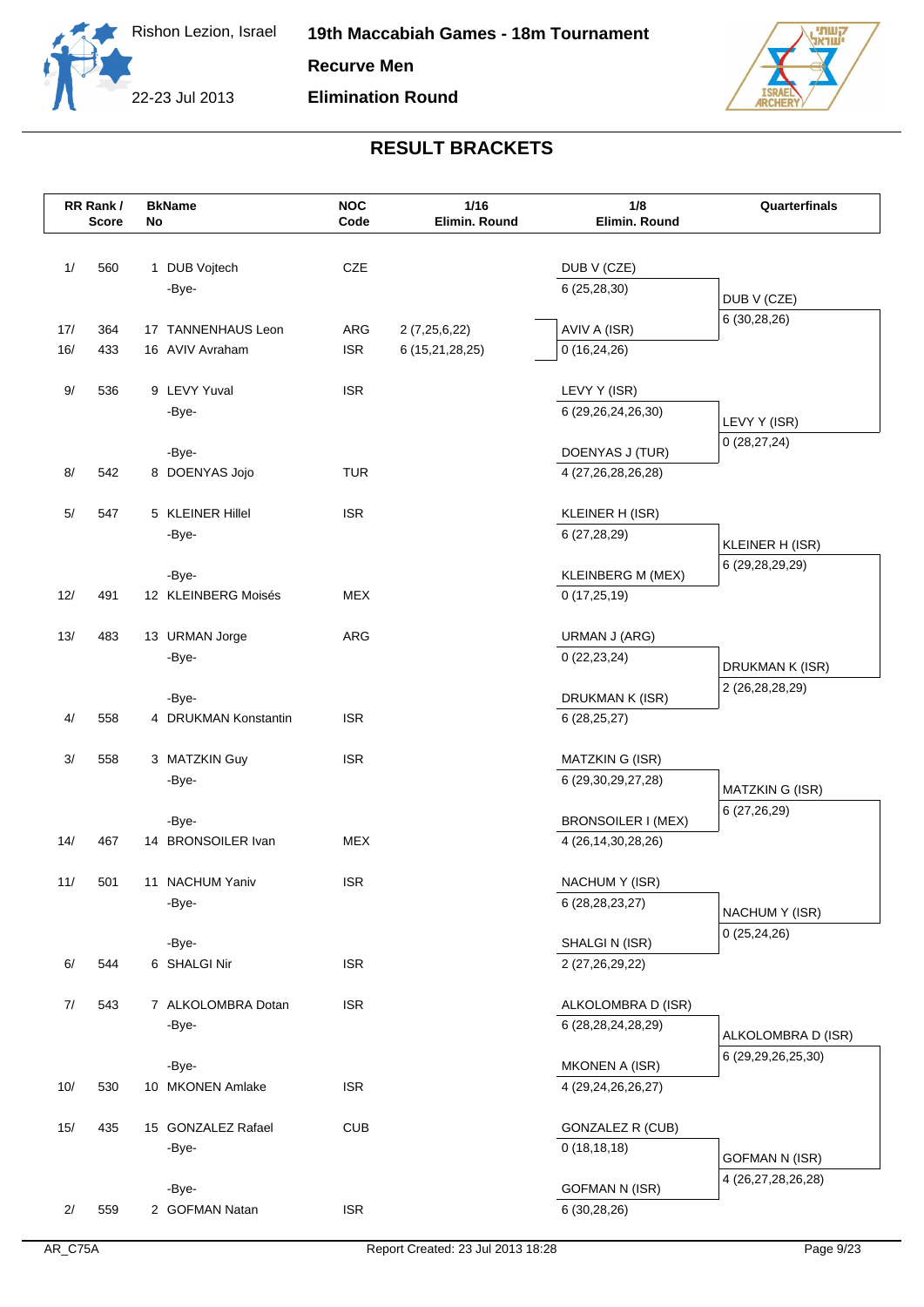



|    | RR Rank/<br><b>Score</b> | <b>BkName</b><br>No      | <b>NOC</b><br>Code | Quarterfinals   | <b>Semifinals</b>       | <b>Finals</b>          |                                 |
|----|--------------------------|--------------------------|--------------------|-----------------|-------------------------|------------------------|---------------------------------|
| 1/ | 449                      | SABATI Hagar             | <b>ISR</b>         |                 | SABATI H (ISR)          |                        |                                 |
|    |                          | -Bye-                    |                    |                 | 6(23,25,24)             | SABATI H (ISR)         |                                 |
| 5/ | 346                      | 5 KREIMERMAN LEW Jessica | <b>MEX</b>         | 2 (10,15,18,22) | MATZKIN E (ISR)         | 5 T.M (27,25,16,22,25) |                                 |
| 4/ | 355                      | 4 MATZKIN Ela            | <b>ISR</b>         | 6(22,7,25,23)   | 0(16,16,16)             |                        | <b>GOLD</b><br>YEGER M (ISR)    |
| 3/ | 435                      | 3 GONZALEZ Roxana        | <b>CUB</b>         | 6(9,21,27,8)    | <b>GONZALEZ R (CUB)</b> |                        |                                 |
| 6/ | 295                      | 6 KICILLOF Alicia        | ARG                | 2(17,16,6,0)    | 3 (19,28,25,19,16)      | YEGER M (ISR)          |                                 |
|    |                          | -Bye-                    |                    |                 | YEGER M (ISR)           | 6 T.7 (27,24,24,24,23) |                                 |
| 2/ | 444                      | 2 YEGER Matan            | <b>ISR</b>         |                 | 7 (19,22,29,28,22)      |                        | <b>SILVER</b><br>SABATI H (ISR) |

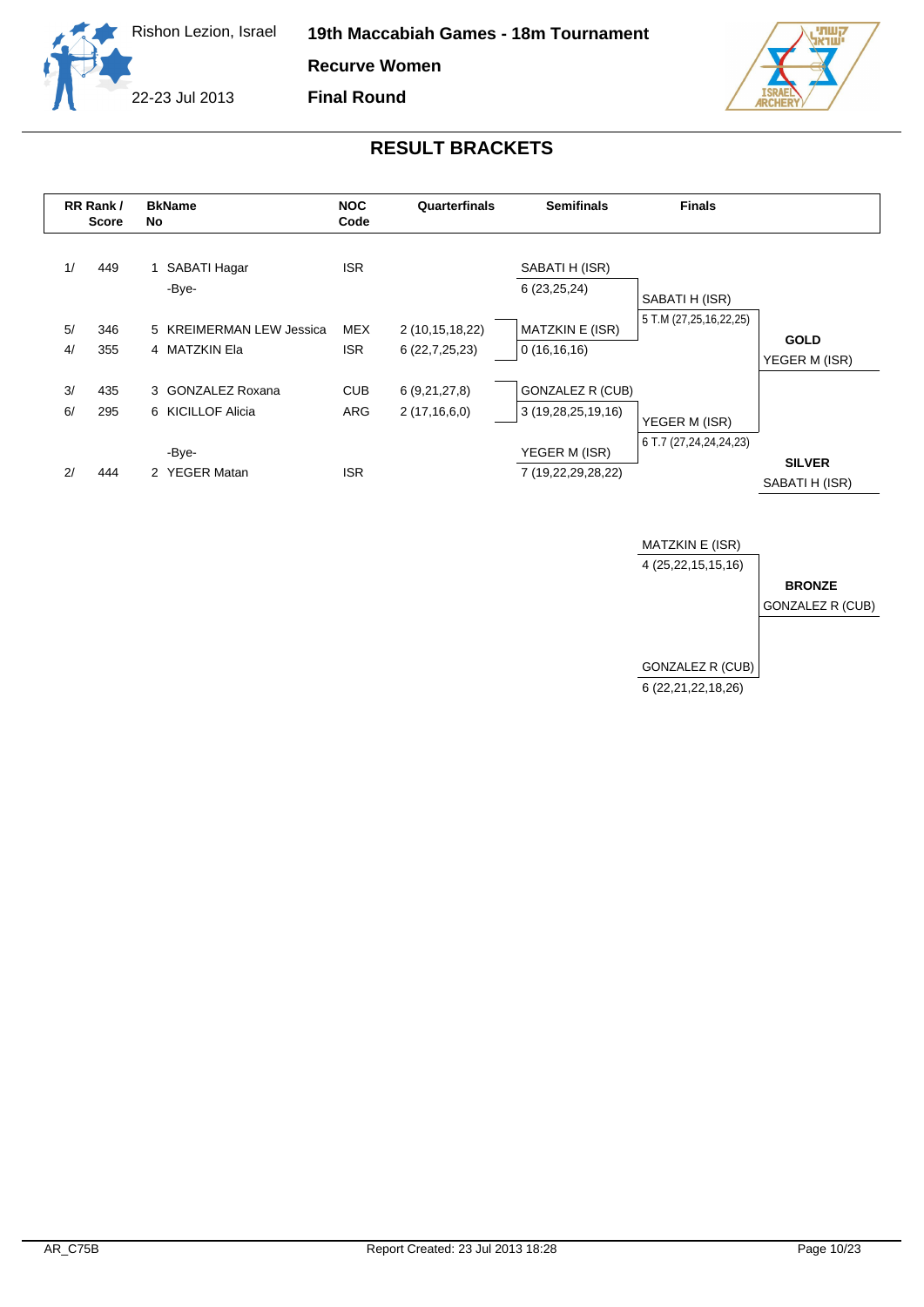



**Final Round**



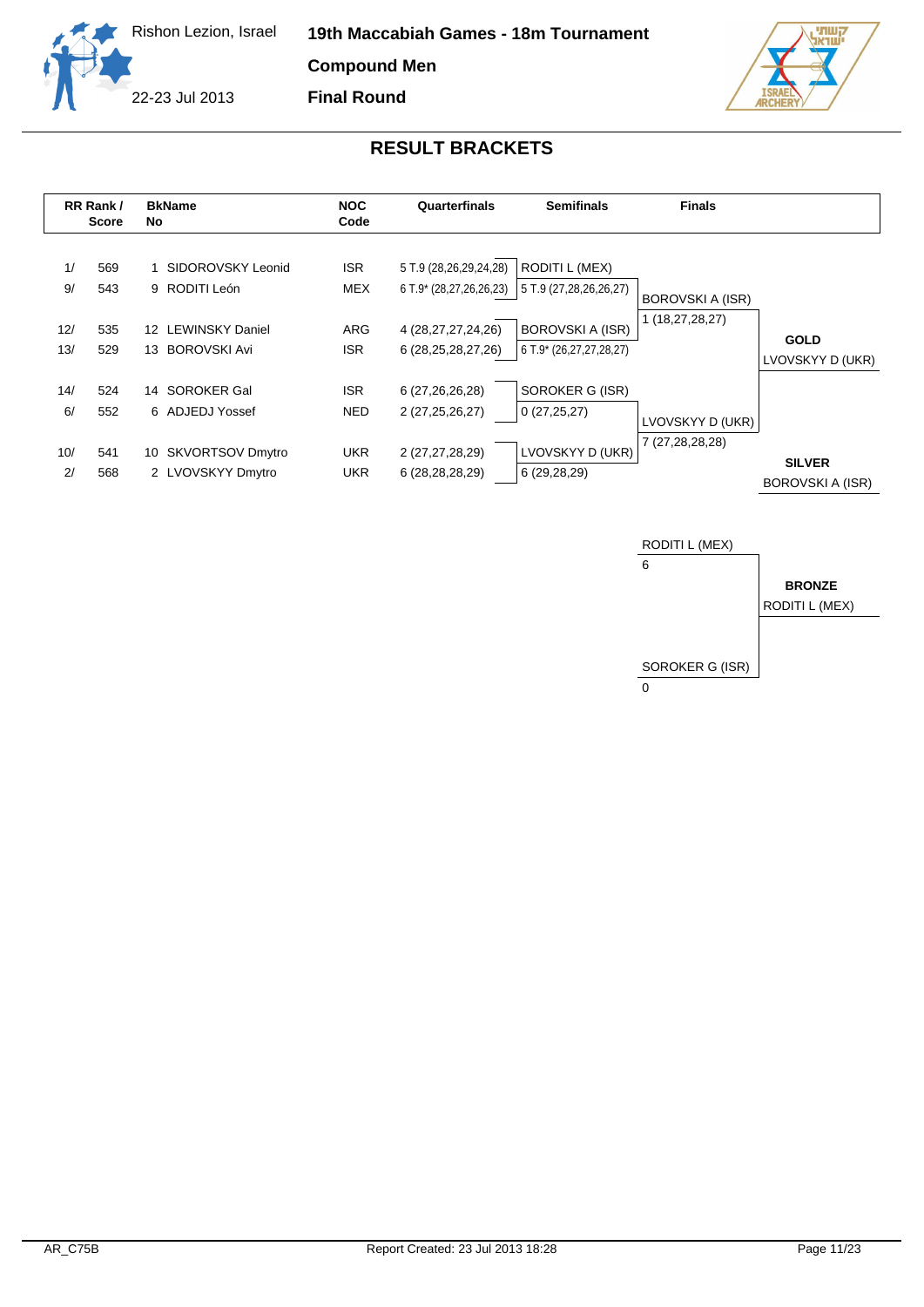



|     | RR Rank/ |    | <b>BkName</b>               | <b>NOC</b><br>Code | 1/16                   | 1/8                                 | Quarterfinals                                     |
|-----|----------|----|-----------------------------|--------------------|------------------------|-------------------------------------|---------------------------------------------------|
|     | Score    | No |                             |                    | Elimin. Round          | Elimin. Round                       |                                                   |
| 1/  | 569      |    | 1 SIDOROVSKY Leonid         | <b>ISR</b>         |                        |                                     |                                                   |
|     |          |    | -Bye-                       |                    |                        | SIDOROVSKY L (ISR)<br>6(29, 27, 27) |                                                   |
|     |          |    |                             |                    |                        |                                     | SIDOROVSKY L (ISR)                                |
| 17/ | 497      |    | 17 HOLLOWAY Jeff            | <b>AUS</b>         | 6 (27, 28, 27, 27, 28) | <b>HOLLOWAY J (AUS)</b>             | 5 T.9 (28,26,29,24,28)                            |
| 16/ | 506      |    | 16 MIZRAHI Moshe            | <b>ISR</b>         | 4 (27, 25, 27, 28, 26) | 0(27,25,26)                         |                                                   |
|     |          |    |                             |                    |                        |                                     |                                                   |
| 9/  | 543      |    | 9 RODITI León               | <b>MEX</b>         |                        | <b>RODITI L (MEX)</b>               |                                                   |
|     |          |    | -Bye-                       |                    |                        | 6(28, 28, 28)                       | RODITI L (MEX)                                    |
|     |          |    | -Bye-                       |                    |                        | KARLIN O (ISR)                      | 6 T.9* (28,27,26,26,23)                           |
| 8/  | 543      |    | 8 KARLIN Ofir               | <b>ISR</b>         |                        | 0(27,25,26)                         |                                                   |
|     |          |    |                             |                    |                        |                                     |                                                   |
| 5/  | 552      |    | 5 HINDI Ofir                | <b>ISR</b>         |                        | HINDI O (ISR)                       |                                                   |
|     |          |    | -Bye-                       |                    |                        | 2 (27,27,26,27)                     | LEWINSKY D (ARG)                                  |
|     |          |    |                             |                    |                        |                                     | 4 (28,27,27,24,26)                                |
| 12/ | 535      |    | -Bye-<br>12 LEWINSKY Daniel | ARG                |                        | LEWINSKY D (ARG)<br>6 (28,27,26,28) |                                                   |
|     |          |    |                             |                    |                        |                                     |                                                   |
| 13/ | 529      |    | 13 BOROVSKI Avi             | <b>ISR</b>         |                        | <b>BOROVSKI A (ISR)</b>             |                                                   |
|     |          |    | -Bye-                       |                    |                        | 6 (29, 27, 28, 27)                  |                                                   |
|     |          |    |                             |                    |                        |                                     | <b>BOROVSKI A (ISR)</b><br>6 (28, 25, 28, 27, 26) |
|     |          |    | -Bye-                       |                    |                        | KOFANOV V (UKR)                     |                                                   |
| 4/  | 553      |    | 4 KOFANOV Valentyn          | <b>UKR</b>         |                        | 2 (29, 26, 27, 27)                  |                                                   |
| 3/  | 554      |    | 3 ELHARAR Max               | <b>ISR</b>         |                        | ELHARAR M (ISR)                     |                                                   |
|     |          |    | -Bye-                       |                    |                        | 5 T.9 (28,28,26,26,26)              |                                                   |
|     |          |    |                             |                    |                        |                                     | SOROKER G (ISR)                                   |
|     |          |    | -Bye-                       |                    |                        | SOROKER G (ISR)                     | 6 (27, 26, 26, 28)                                |
| 14/ | 524      |    | 14 SOROKER Gal              | <b>ISR</b>         |                        | 6 T.9* (27,28,28,27,24)             |                                                   |
|     |          |    |                             |                    |                        |                                     |                                                   |
| 11/ | 541      |    | 11 NAVEH Eyal<br>-Bye-      | <b>ISR</b>         |                        | NAVEH E (ISR)<br>0(26,26,27)        |                                                   |
|     |          |    |                             |                    |                        |                                     | ADJEDJ Y (NED)                                    |
|     |          |    | -Bye-                       |                    |                        | ADJEDJ Y (NED)                      | 2 (27,25,26,27)                                   |
| 6/  | 552      |    | 6 ADJEDJ Yossef             | <b>NED</b>         |                        | 6 (27,28,29)                        |                                                   |
|     |          |    |                             |                    |                        |                                     |                                                   |
| 7/  | 547      |    | 7 MOSKOVICH Dany            | <b>ISR</b>         |                        | MOSKOVICH D (ISR)                   |                                                   |
|     |          |    | -Bye-                       |                    |                        | 2 (28, 28, 27, 27)                  | SKVORTSOV D (UKR)                                 |
|     |          |    | -Bye-                       |                    |                        | SKVORTSOV D (UKR)                   | 2 (27,27,28,29)                                   |
| 10/ | 541      |    | 10 SKVORTSOV Dmytro         | <b>UKR</b>         |                        | 6 (28, 28, 28, 28)                  |                                                   |
|     |          |    |                             |                    |                        |                                     |                                                   |
| 15/ | 518      |    | 15 SOROKER Eric             | <b>ISR</b>         |                        | SOROKER E (ISR)                     |                                                   |
|     |          |    | -Bye-                       |                    |                        | 2 (28,28,28,18)                     | LVOVSKYY D (UKR)                                  |
|     |          |    |                             |                    |                        |                                     | 6 (28,28,28,29)                                   |
| 2/  | 568      |    | -Bye-<br>2 LVOVSKYY Dmytro  | <b>UKR</b>         |                        | LVOVSKYY D (UKR)<br>6 (29,27,30,28) |                                                   |
|     |          |    |                             |                    |                        |                                     |                                                   |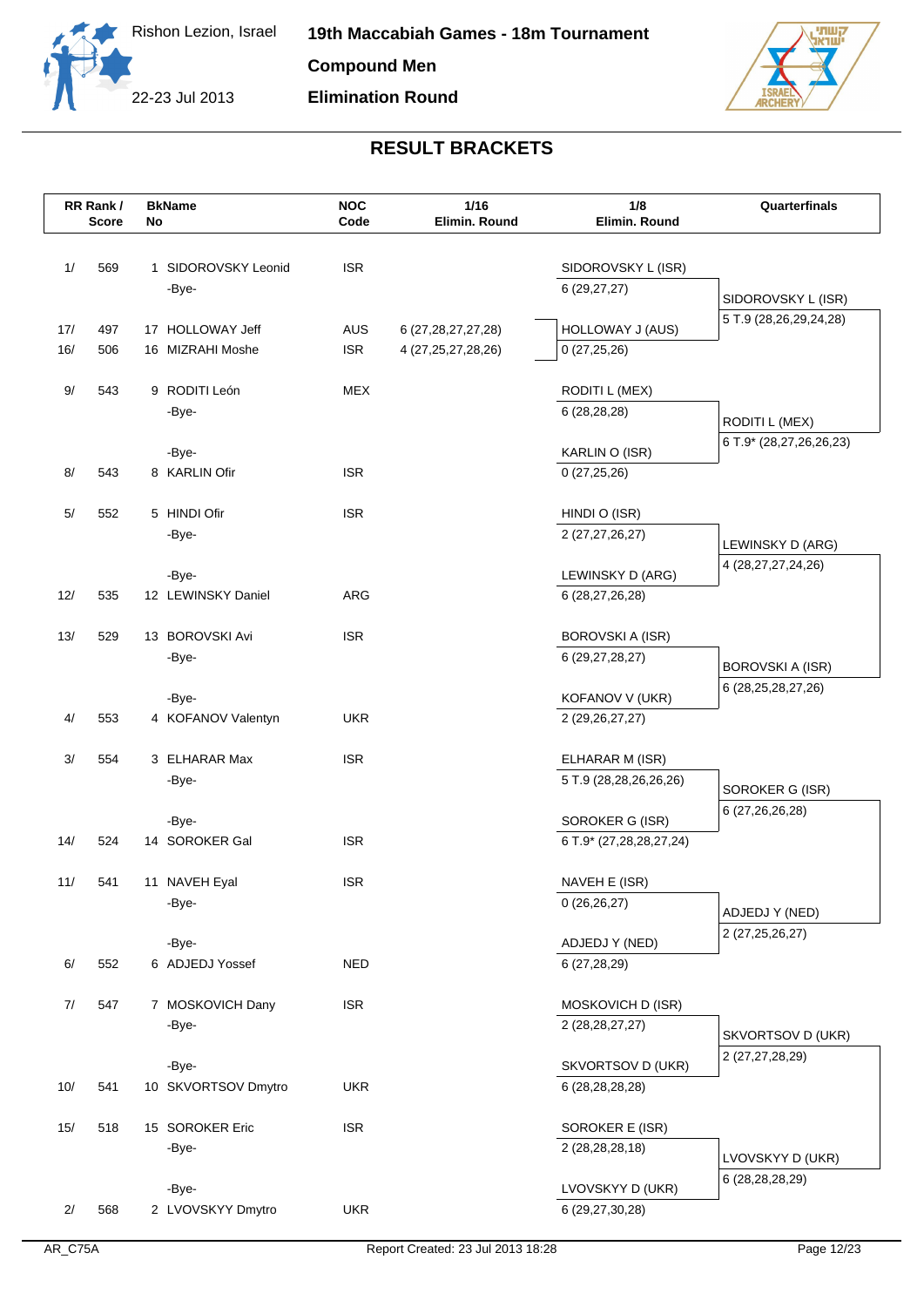



|          | RR Rank/<br>Score | <b>BkName</b><br>No                      | <b>NOC</b><br>Code       | <b>Semifinals</b>                     | <b>Finals</b>                                |                                   |
|----------|-------------------|------------------------------------------|--------------------------|---------------------------------------|----------------------------------------------|-----------------------------------|
| 1/<br>4/ | 549<br>526        | 1 SHKLIIAR Ksenija<br>4 SIDOROVSKY Rivka | <b>UKR</b><br><b>ISR</b> | 6 (27,27,26,27)<br>2 (25,25,26,27)    | SHKLIIAR K (UKR)<br>5 T.9 (26,27,27,27,28)   | <b>GOLD</b><br>CHORBA I (UKR)     |
| 3/<br>2/ | 538<br>541        | 3 CHORBA Iryna<br>2 KURSINA Yuliya       | <b>UKR</b><br><b>UKR</b> | 6 (30,24,23,27)<br>2 (24, 19, 25, 26) | CHORBA I (UKR)<br>6 T.10 (29,27,26,28,26)    | <b>SILVER</b><br>SHKLIIAR K (UKR) |
|          |                   |                                          |                          |                                       | SIDOROVSKY R (ISR)<br>5 T.9 (28,27,26,27,26) | <b>BRONZE</b><br>KURSINA Y (UKR)  |
|          |                   |                                          |                          |                                       | KURSINA Y (UKR)<br>6 T.9* (26,27,29,25,27)   |                                   |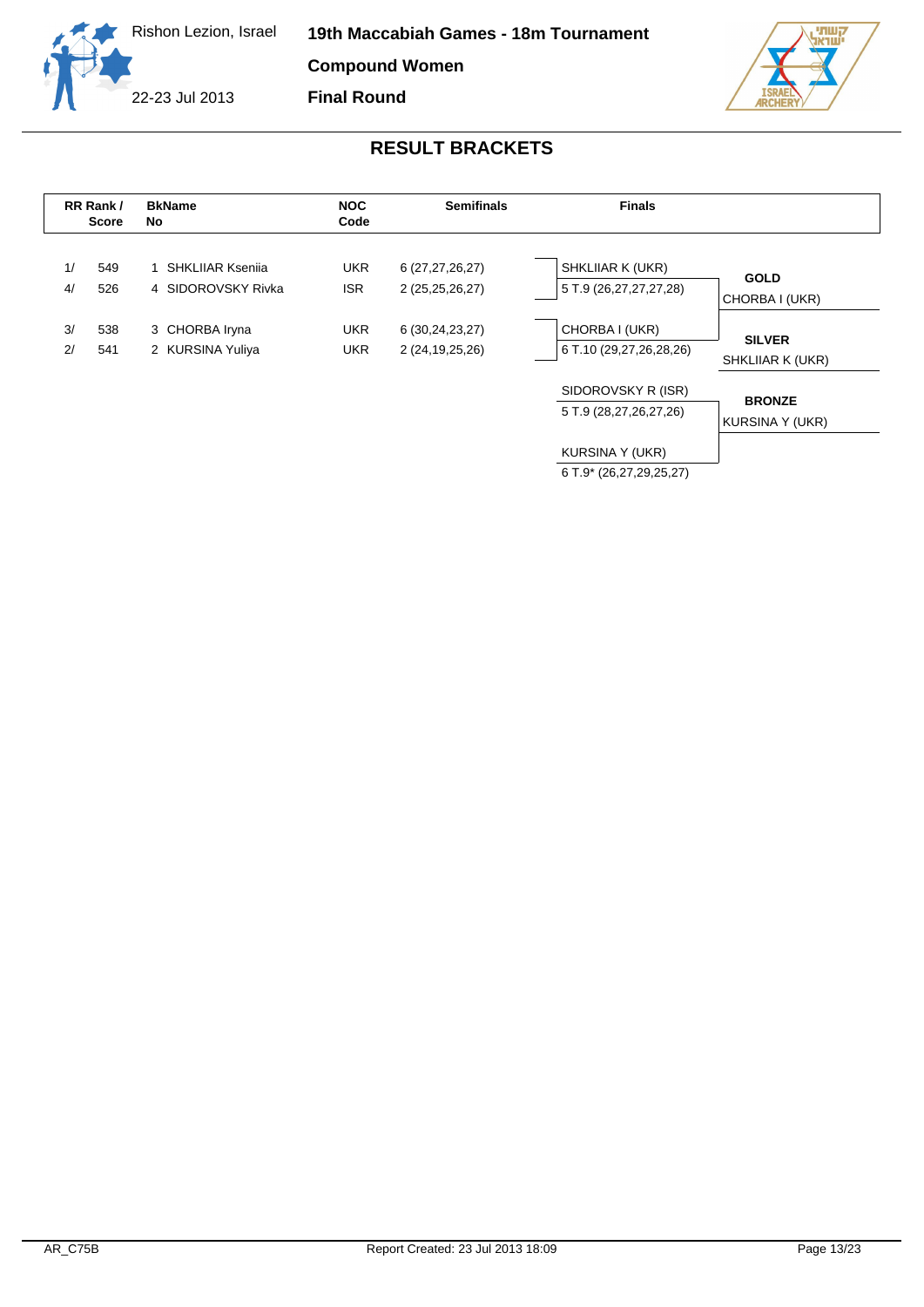**19th Maccabiah Games - 18m Tournament**

**Recurve Men**

**Qualification Round**

22-23 Jul 2013



| Rank | <b>Back No.Name</b> |                           | <b>NOC</b> | $18m-2$<br>18m-1         | 10's | 9's | <b>Score</b> |
|------|---------------------|---------------------------|------------|--------------------------|------|-----|--------------|
| 1    | 004D                | <b>DUB Vojtech</b>        | <b>CZE</b> | $/2$ 282 $/5$<br>278     | 27   | 26  | 560          |
| 2    | 005B                | <b>GOFMAN Natan</b>       | ISR.       | 276<br>/3<br>283 / 3     | 27   | 25  | 559          |
| 3    | 002A                | <b>MATZKIN Guy</b>        | <b>ISR</b> | 276<br>/3<br>282 / 4     | 28   | 24  | 558 CT       |
| 4    | 002C                | <b>DRUKMAN Konstantin</b> | <b>ISR</b> | 277/6<br>281<br>/1       | 28   | 24  | 558 CT       |
| 5    | 005A                | <b>KLEINER Hillel</b>     | <b>ISR</b> | /8<br>263<br>284/1       | 32   | 21  | 547          |
| 6    | 001C                | <b>SHALGI Nir</b>         | <b>ISR</b> | 275<br>/6<br>269 / 8     | 20   | 29  | 544          |
| 7    | 004C                | ALKOLOMBRA Dotan          | <b>ISR</b> | 260<br>283 / 2<br>/10    | 31   | 19  | 543          |
| 8    | 004B                | DOENYAS Jojo              | TUR        | /7<br>270<br>272<br>/7   | 20   | 26  | 542          |
| 9    | 004A                | <b>LEVY Yuval</b>         | <b>ISR</b> | 275<br>/5<br>261<br>/10  | 23   | 18  | 536          |
| 10   | 005C                | <b>MKONEN Amlake</b>      | <b>ISR</b> | /9<br>268<br>262<br>79   | 15   | 28  | 530          |
| 11   | 001A                | <b>NACHUM Yaniv</b>       | <b>ISR</b> | 252<br>/12<br>249 /11    | 13   | 23  | 501          |
| 12   | 002B                | <b>KLEINBERG Moisés</b>   | <b>MEX</b> | 235 /15<br>256<br>/11    | 13   | 17  | 491          |
| 13   | 002D                | <b>URMAN Jorge</b>        | ARG        | /13<br>244 /12<br>239    | 8    | 19  | 483          |
| 14   | 003B                | <b>BRONSOILER Ivan</b>    | <b>MEX</b> | 238 /13<br>229<br>/14    | 7    | 15  | 467          |
| 15   | 003C                | <b>GONZALEZ Rafael</b>    | <b>CUB</b> | /16<br>237<br>198<br>/14 | 7    | 16  | 435          |
| 16   | 001B                | <b>AVIV Avraham</b>       | ISR.       | 215<br>/15<br>218 /16    | 12   | 12  | 433          |
| 17   | 001D                | <b>TANNENHAUS Leon</b>    | ARG        | 172<br>192 /17<br>/17    | 5    | 10  | 364          |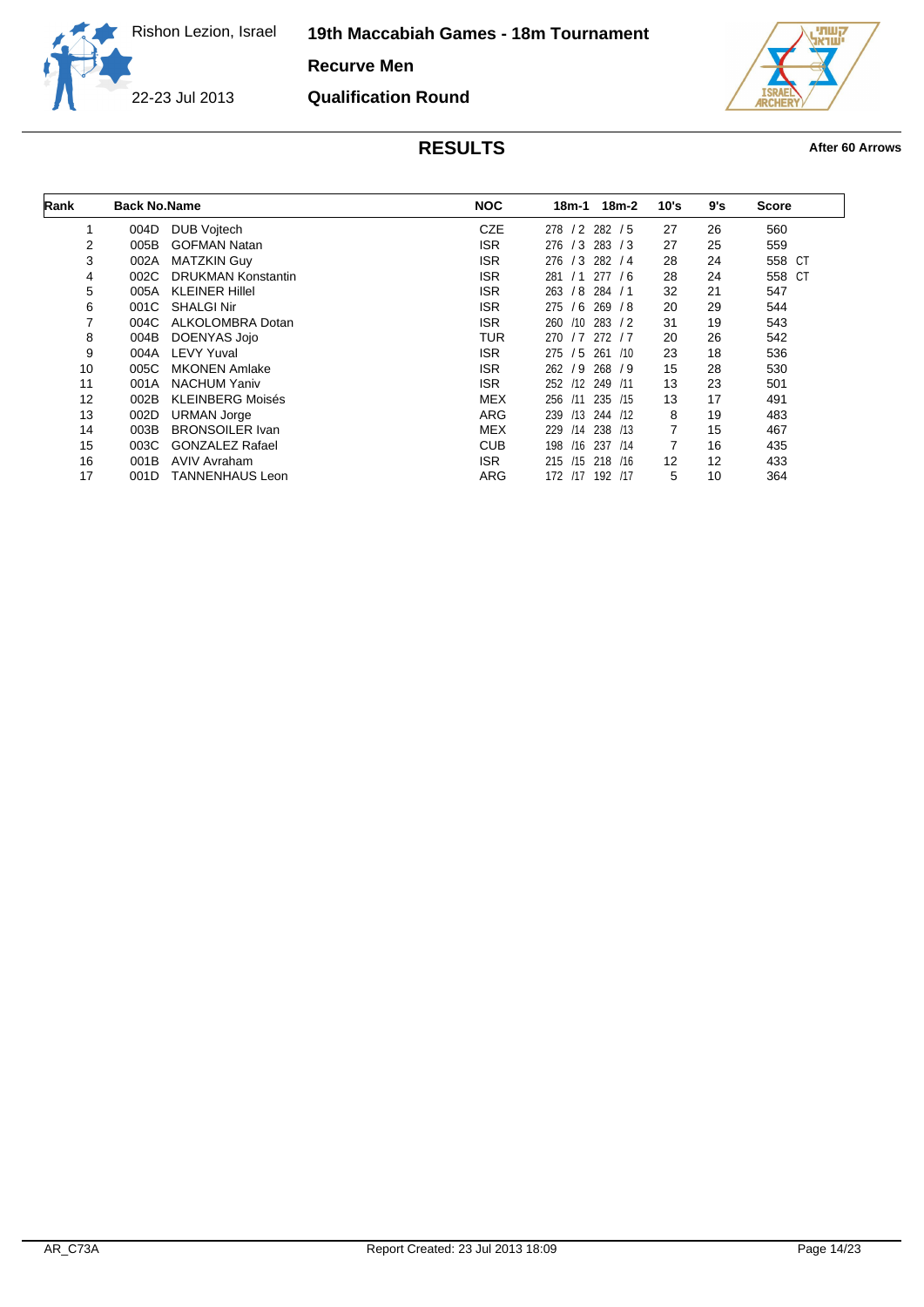**19th Maccabiah Games - 18m Tournament**

**Recurve Women**

22-23 Jul 2013

**Qualification Round**



| Rank | <b>Back No.Name</b> |                               | <b>NOC</b> | 18m-1             | 18m-2     | 10's | 9's | <b>Score</b> |
|------|---------------------|-------------------------------|------------|-------------------|-----------|------|-----|--------------|
|      |                     | 007A SABATI Hagar             | <b>ISR</b> | 213 / 2 236 / 2   |           |      | 13  | 449          |
| 2    | 006A                | <b>YEGER Matan</b>            | <b>ISR</b> | 206 / 3 238       | <u>/1</u> | 8    | 17  | 444          |
| 3    |                     | 007B GONZALEZ Roxana          | <b>CUB</b> | 216 / 1 219 / 3   |           | 11   | 17  | 435          |
| 4    | 007C                | MATZKIN Ela                   | <b>ISR</b> | 191/4             | 164/6     |      |     | 355          |
| 5    | 006B.               | <b>KREIMERMAN LEW Jessica</b> | <b>MEX</b> | $180 / 5$ 166 / 5 |           |      | 11  | 346          |
| 6    |                     | 006C KICILLOF Alicia          | ARG        | $109 / 6$ 186 / 4 |           |      | 10  | 295          |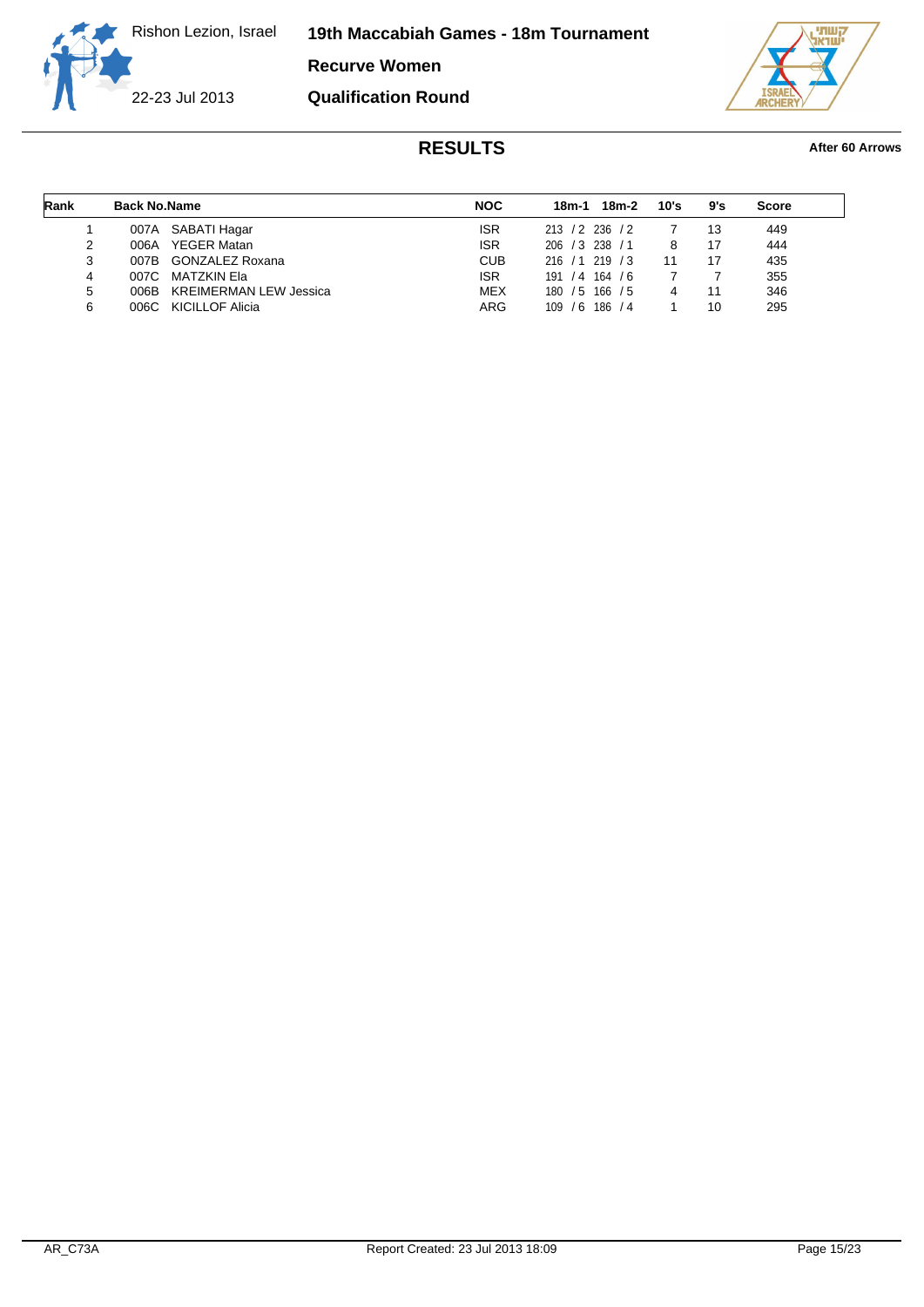**19th Maccabiah Games - 18m Tournament**

**Compound Men**

**Qualification Round**

22-23 Jul 2013



| Rank | <b>Back No.Name</b> |                         | <b>NOC</b> | 18m-2<br>18m-1          | 10's | 9's | <b>Score</b> |
|------|---------------------|-------------------------|------------|-------------------------|------|-----|--------------|
| 1    | 008C                | SIDOROVSKY Leonid       | <b>ISR</b> | 285 / 2<br>/1<br>284    | 29   | 31  | 569          |
| 2    | 008D                | LVOVSKYY Dmytro         | <b>UKR</b> | 286 / 1<br>282 / 2      | 28   | 32  | 568          |
| 3    | 009C                | ELHARAR Max             | ISR.       | 278<br>/4 276 / 7       | 16   | 42  | 554          |
| 4    | 009D                | <b>KOFANOV Valentyn</b> | <b>UKR</b> | /5<br>276<br>277 / 5    | 15   | 43  | 553          |
| 5    | 008A                | <b>HINDI Ofir</b>       | ISR.       | /7<br>277/4<br>275      | 17   | 38  | 552          |
| 6    | 011D                | <b>ADJEDJ Yossef</b>    | <b>NED</b> | 275<br>/8<br>277 / 3    | 16   | 40  | 552          |
|      | 010A                | MOSKOVICH Dany          | <b>ISR</b> | /10<br>276/6<br>271     | 12   | 44  | 547          |
| 8    | 012C                | <b>KARLIN Ofir</b>      | ISR.       | /6<br>275<br>268 /11    | 12   | 41  | 543          |
| 9    | 009B                | RODITI León             | <b>MEX</b> | /11<br>273/8<br>270     | 11   | 42  | 543          |
| 10   | 012B                | <b>SKVORTSOV Dmytro</b> | <b>UKR</b> | /3<br>263<br>278<br>/14 | 18   | 35  | 541          |
| 11   | 011A                | <b>NAVEH Eyal</b>       | ISR.       | /9<br>269 /10<br>272    | 11   | 39  | 541          |
| 12   | 010B                | <b>LEWINSKY Daniel</b>  | <b>ARG</b> | 263 /12 272 / 9         | 13   | 39  | 535          |
| 13   | 008B                | <b>BOROVSKI Avi</b>     | ISR.       | /13<br>266 /12<br>263   | 13   | 35  | 529          |
| 14   | 009A                | <b>SOROKER Gal</b>      | ISR.       | /14<br>265 /13<br>259   | 10   | 35  | 524          |
| 15   | 010C                | <b>SOROKER Eric</b>     | ISR.       | 258<br>/15<br>260 /15   | 8    | 38  | 518          |
| 16   | 012A                | <b>MIZRAHI Moshe</b>    | ISR.       | 250 /16<br>256<br>/16   | 8    | 39  | 506          |
| 17   | 011B                | <b>HOLLOWAY Jeff</b>    | AUS        | 253 /17 244 /17         | 10   | 32  | 497          |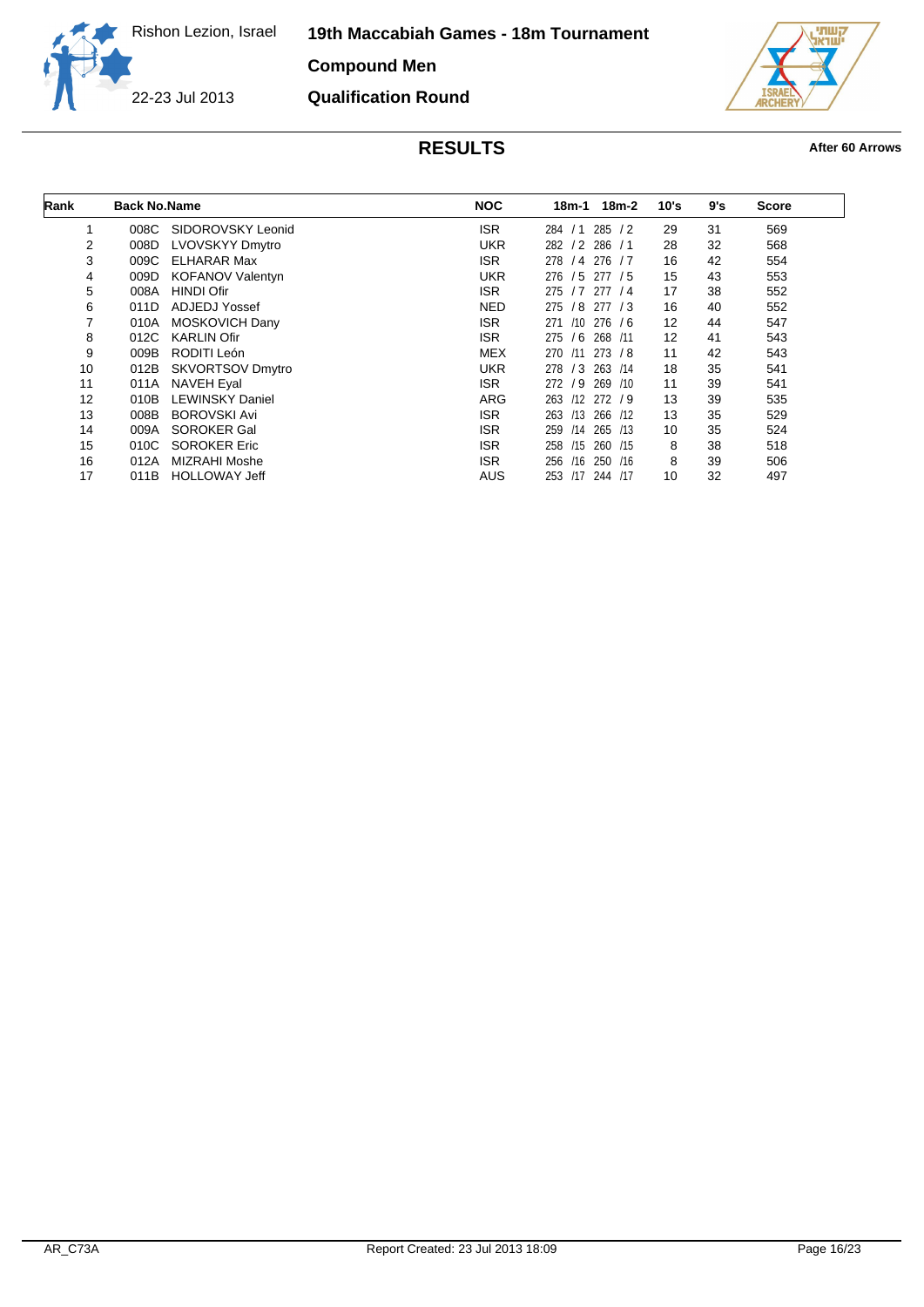**19th Maccabiah Games - 18m Tournament**

**Compound Women Qualification Round**

22-23 Jul 2013

villi, ëтн

| Rank | <b>Back No.Name</b> |                       | <b>NOC</b> | 18m-2<br>18m-1  |  | 10's | 9's | <b>Score</b> |  |
|------|---------------------|-----------------------|------------|-----------------|--|------|-----|--------------|--|
|      |                     | 013A SHKLIIAR Ksenija | UKR        | 275 / 1 274 / 1 |  | 15   | 40  | 549          |  |
| 2    |                     | 013B KURSINA Yuliya   | UKR        | 272 / 2 269 / 3 |  | 12   | 39  | 541          |  |
| 3    |                     | 013C CHORBA Iryna     | UKR        | 268 / 3 270 / 2 |  | 11   | 38  | 538          |  |
| 4    |                     | 013D SIDOROVSKY Rivka | <b>ISR</b> | 264 / 4 262 / 4 |  |      | 40  | 526          |  |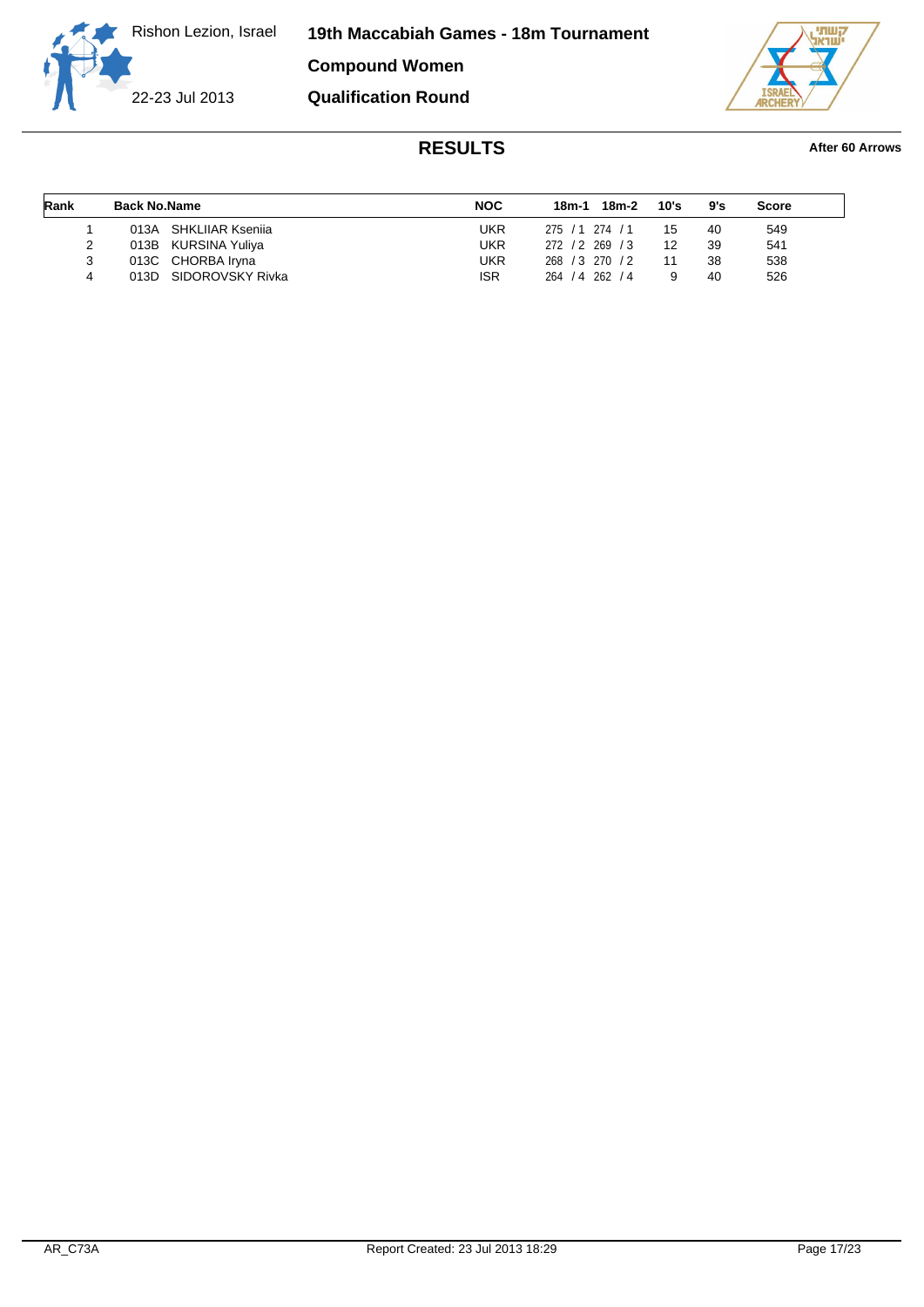

**Recurve Mixed Team**



| Rk            | <b>NOC</b>      | <b>BackName</b><br>No                                     | <b>RR</b> Score<br>Rank | 1/2 | <b>Finals</b> |
|---------------|-----------------|-----------------------------------------------------------|-------------------------|-----|---------------|
|               | CUB - Cuba      | 2A GONZALEZ Rafael<br>2B GONZALEZ Roxana                  | 870 /02                 | 110 | 127           |
| $\mathcal{P}$ | ISR - Israel    | 1A GOFMAN Natan<br>1B SABATI Hagar                        | 1008 /01                | 129 | 126           |
| 3             | MEX - Mexico    | <b>BRONSOILER Ivan</b><br>3A<br>3B KREIMERMAN LEW Jessica | 837<br>/03              | 98  | 115           |
| 4             | ARG - Argentina | <b>URMAN Jorge</b><br>4A<br>4B KICILLOF Alicia            | 778 /04                 | 109 | 85            |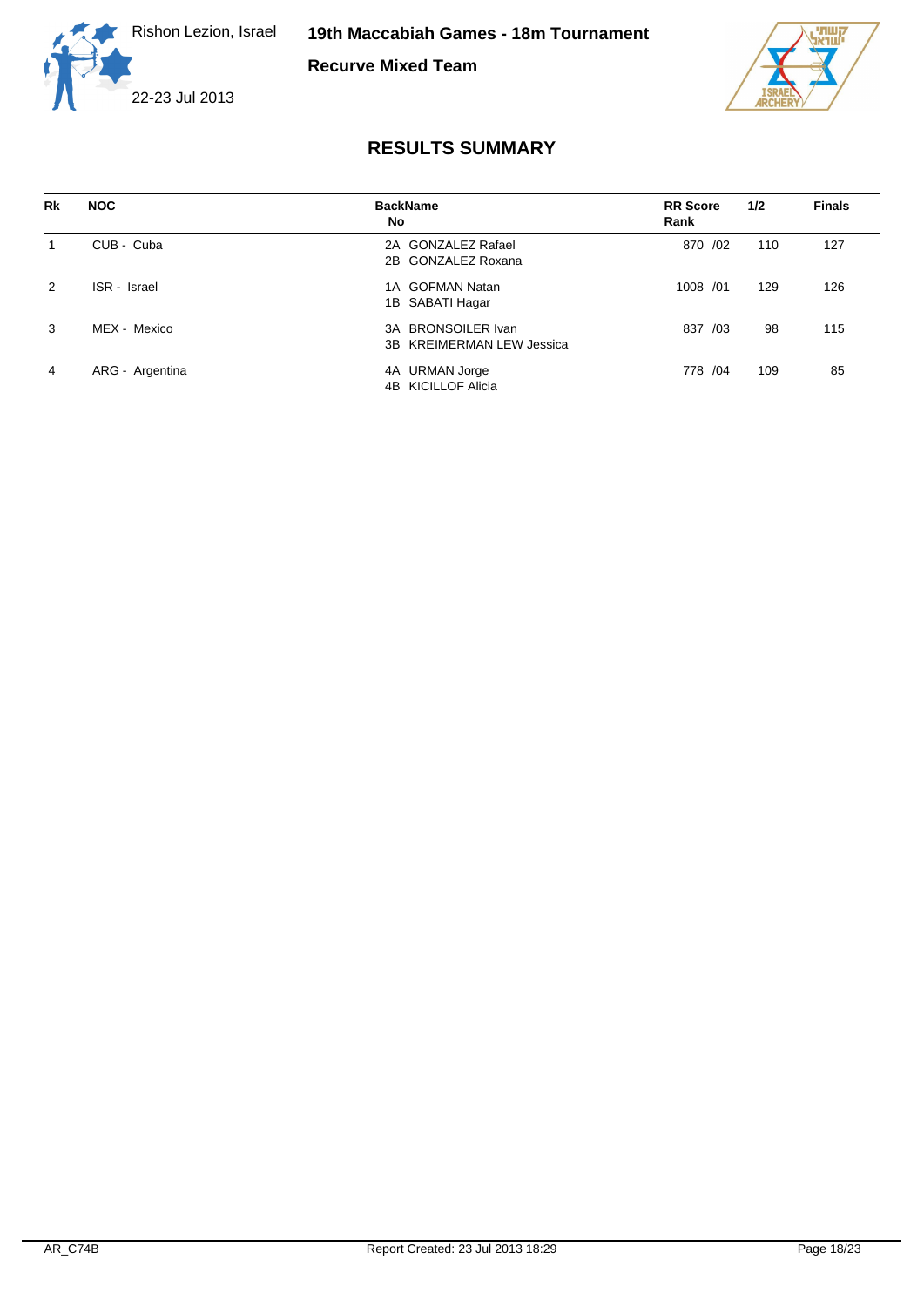



| Rk | <b>NOC</b>    | <b>BackName</b><br>No                       | <b>RR</b> Score<br>Rank | 1/2   | <b>Finals</b> |
|----|---------------|---------------------------------------------|-------------------------|-------|---------------|
|    | UKR - Ukraine | 1A LVOVSKYY Dmytro<br>1B SHKLIIAR Ksenija   | 1117 /01                | -Bve- | 151           |
| 2  | ISR - Israel  | 2A SIDOROVSKY Leonid<br>2B SIDOROVSKY Rivka | 1095 /02                | -Bve- | 146           |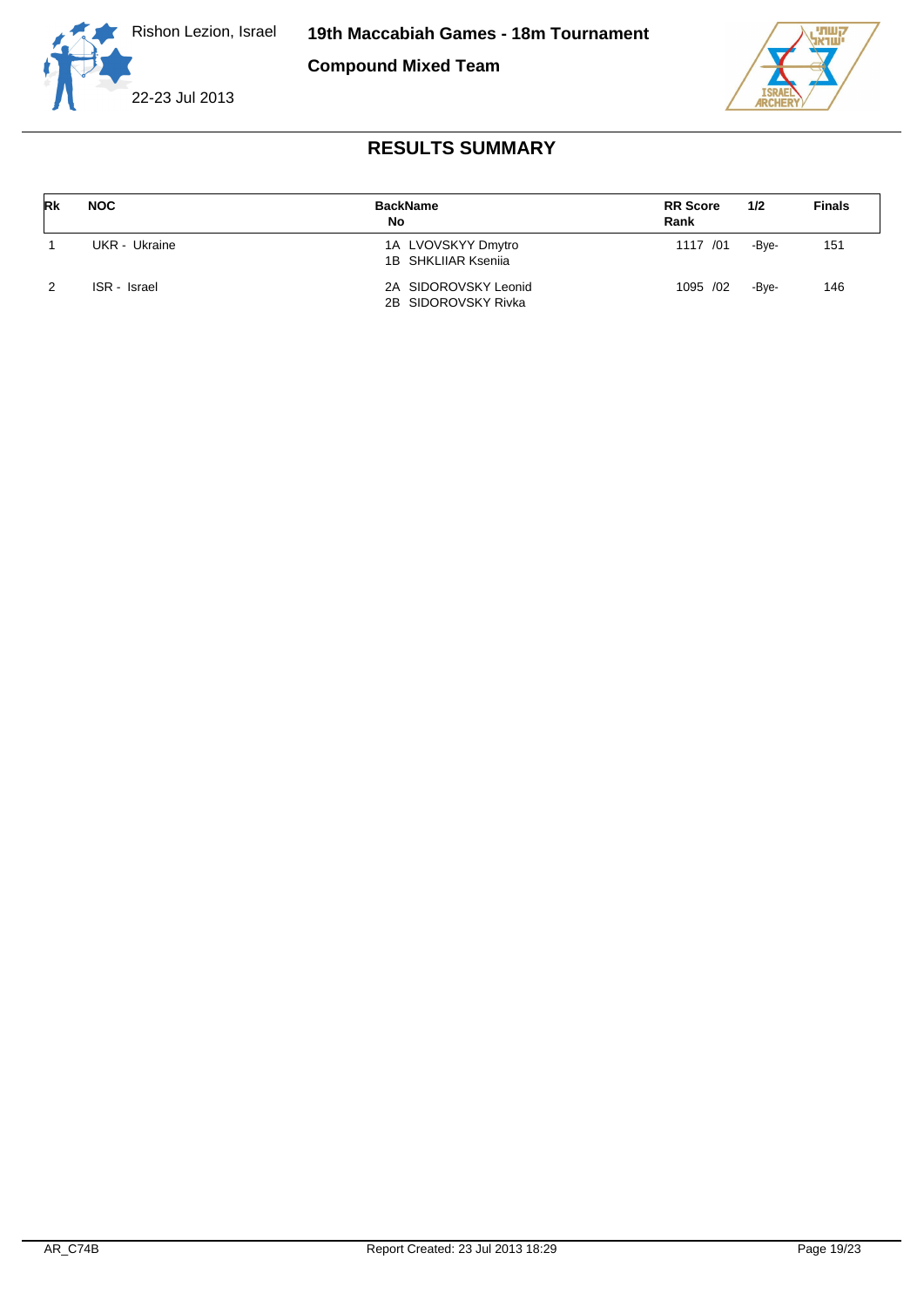





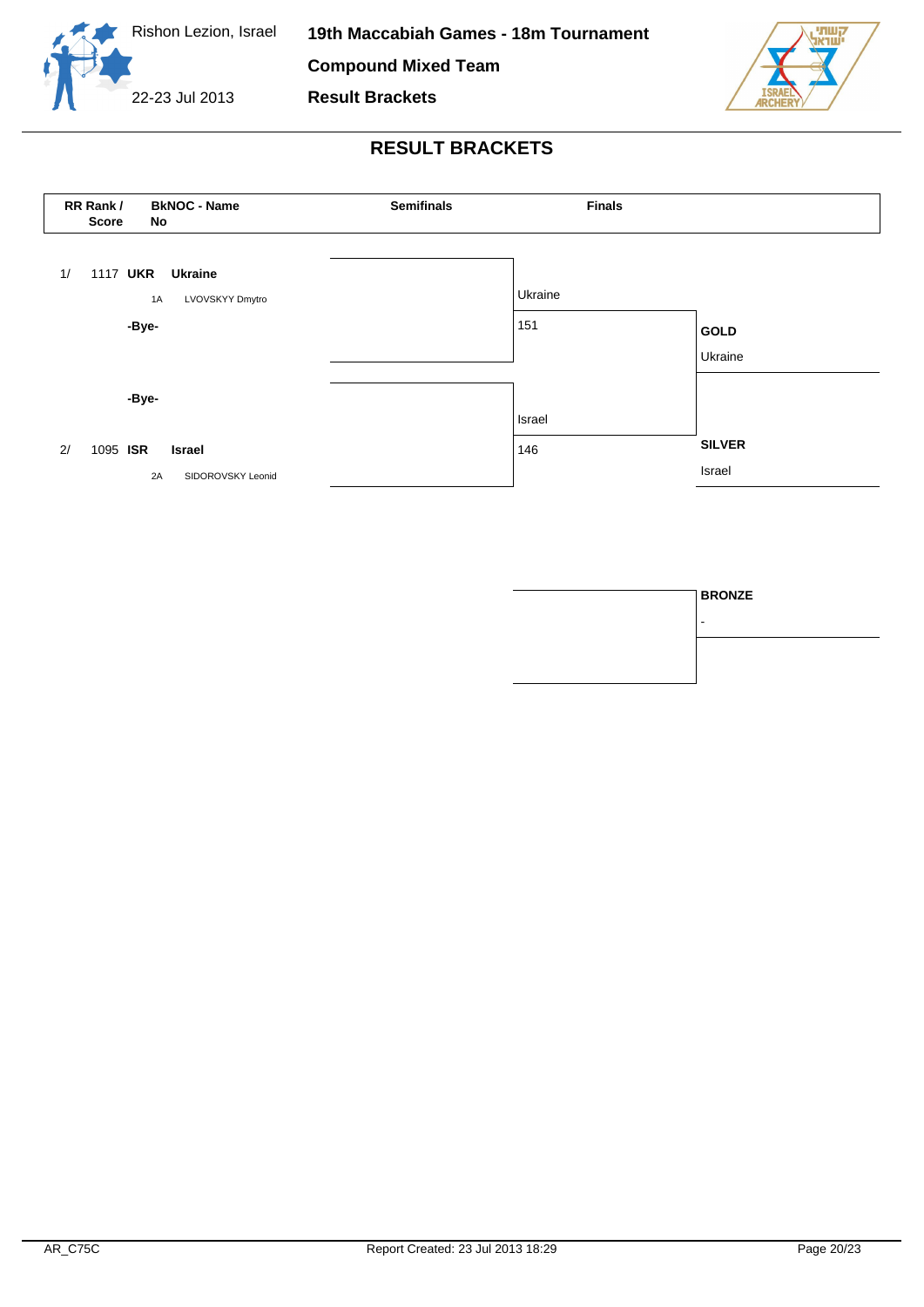





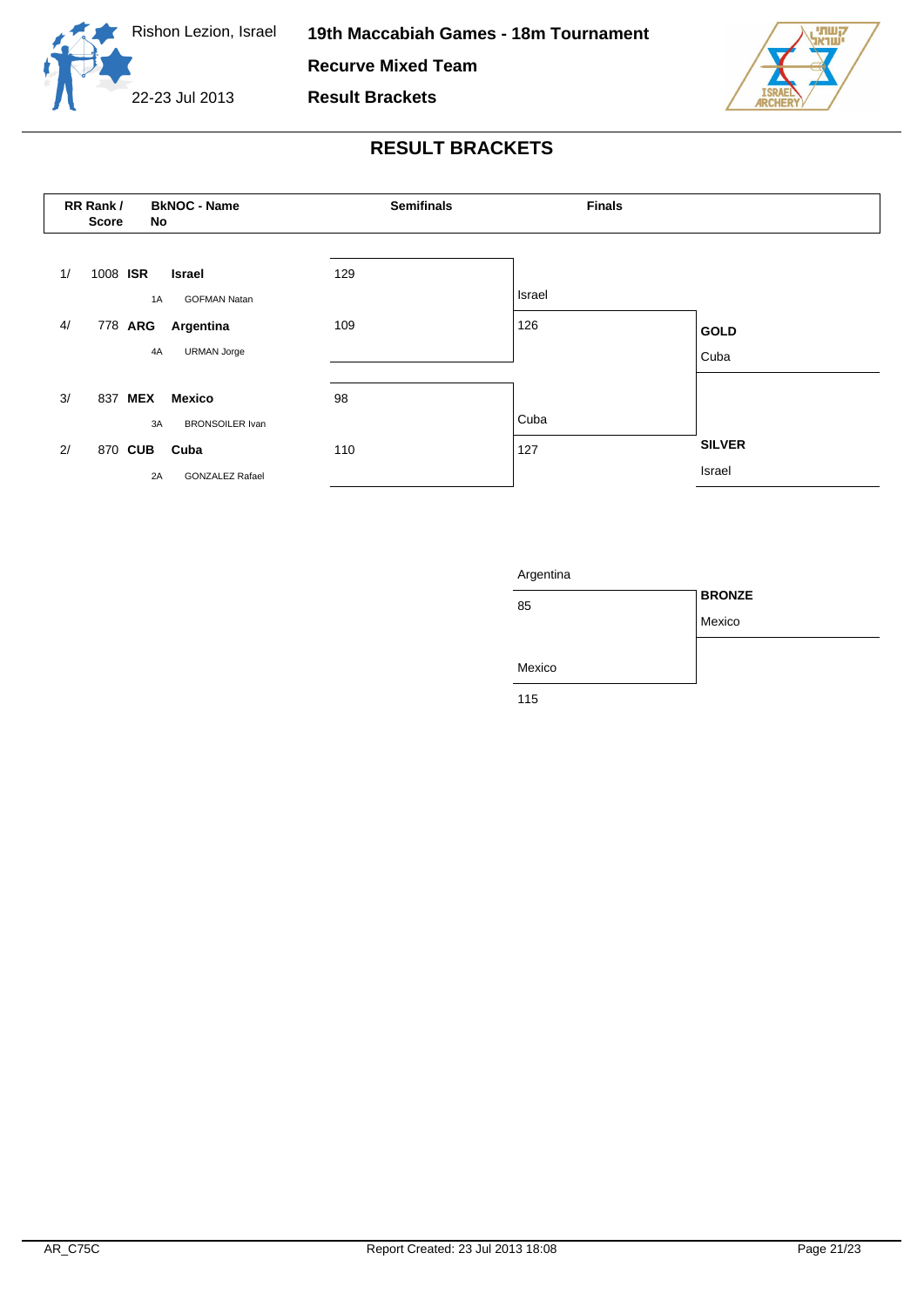



| Rank | <b>NOC</b>        | Name                          | <b>Individual</b><br><b>Total</b> | Team<br>Total |  |
|------|-------------------|-------------------------------|-----------------------------------|---------------|--|
|      |                   |                               |                                   |               |  |
|      | 1 ISR - Israel    | <b>GOFMAN Natan</b>           | 559                               | 1008          |  |
|      |                   | SABATI Hagar                  | 449                               |               |  |
|      | 2 CUB - Cuba      | <b>GONZALEZ Rafael</b>        | 435                               | 870           |  |
|      |                   | <b>GONZALEZ Roxana</b>        | 435                               |               |  |
|      | 3 MEX - Mexico    | <b>KLEINBERG Moisés</b>       | 491                               | 837           |  |
|      |                   | <b>KREIMERMAN LEW Jessica</b> | 346                               |               |  |
|      | 4 ARG - Argentina | <b>URMAN Jorge</b>            | 483                               | 778           |  |
|      |                   | <b>KICILLOF Alicia</b>        | 295                               |               |  |